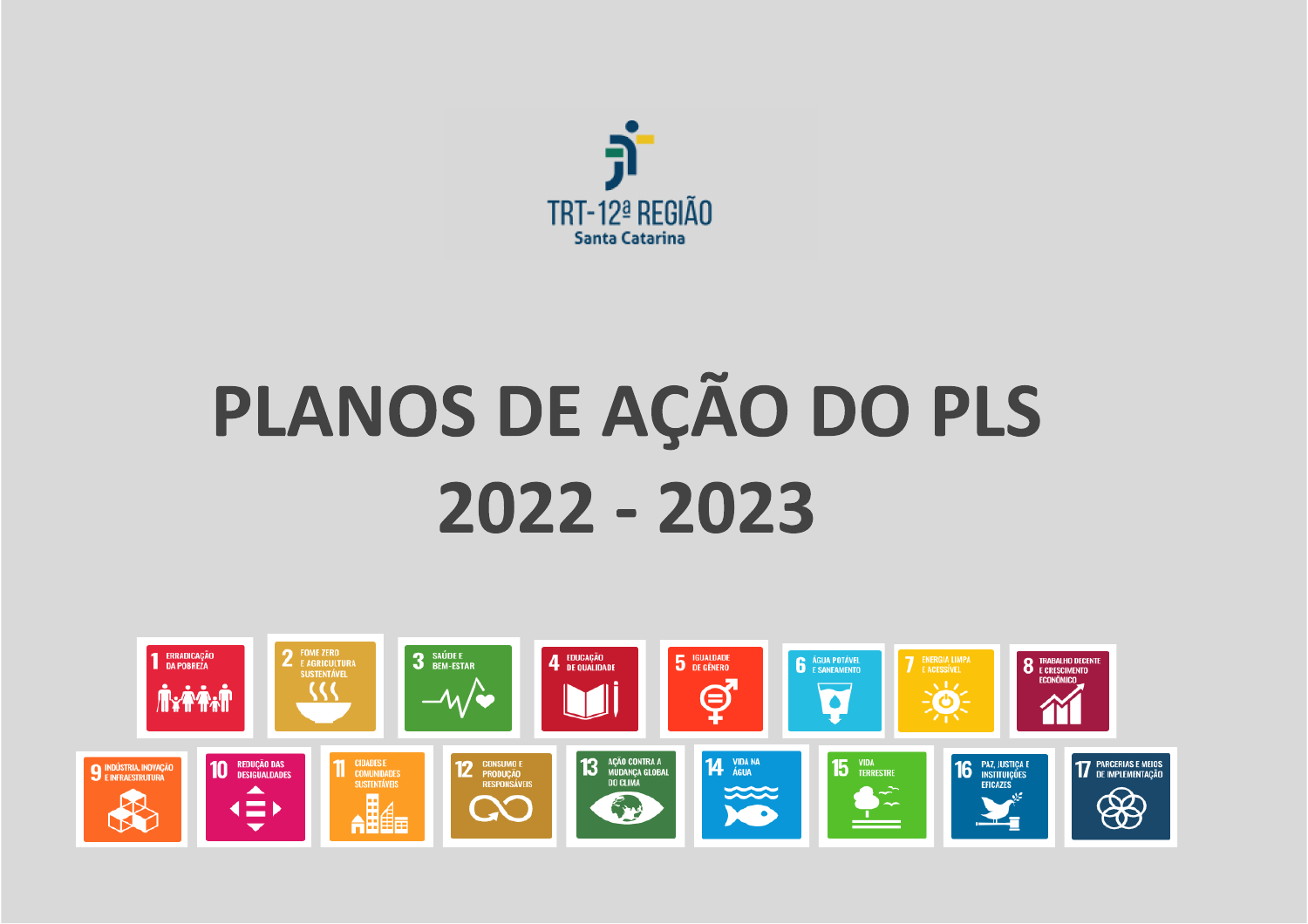### TRIBUNAL REGIONAL DO TRABALHO DA 12ª REGIÃO

Maria de Lourdes Leiria

Desembargadora do Trabalho-Presidente

**Teresa Regina Cotosky** 

Desembargadora do Trabalho-Vice-Presidente

Amarildo Carlos de Lima

Desembargador do Trabalho-Corregedor Regional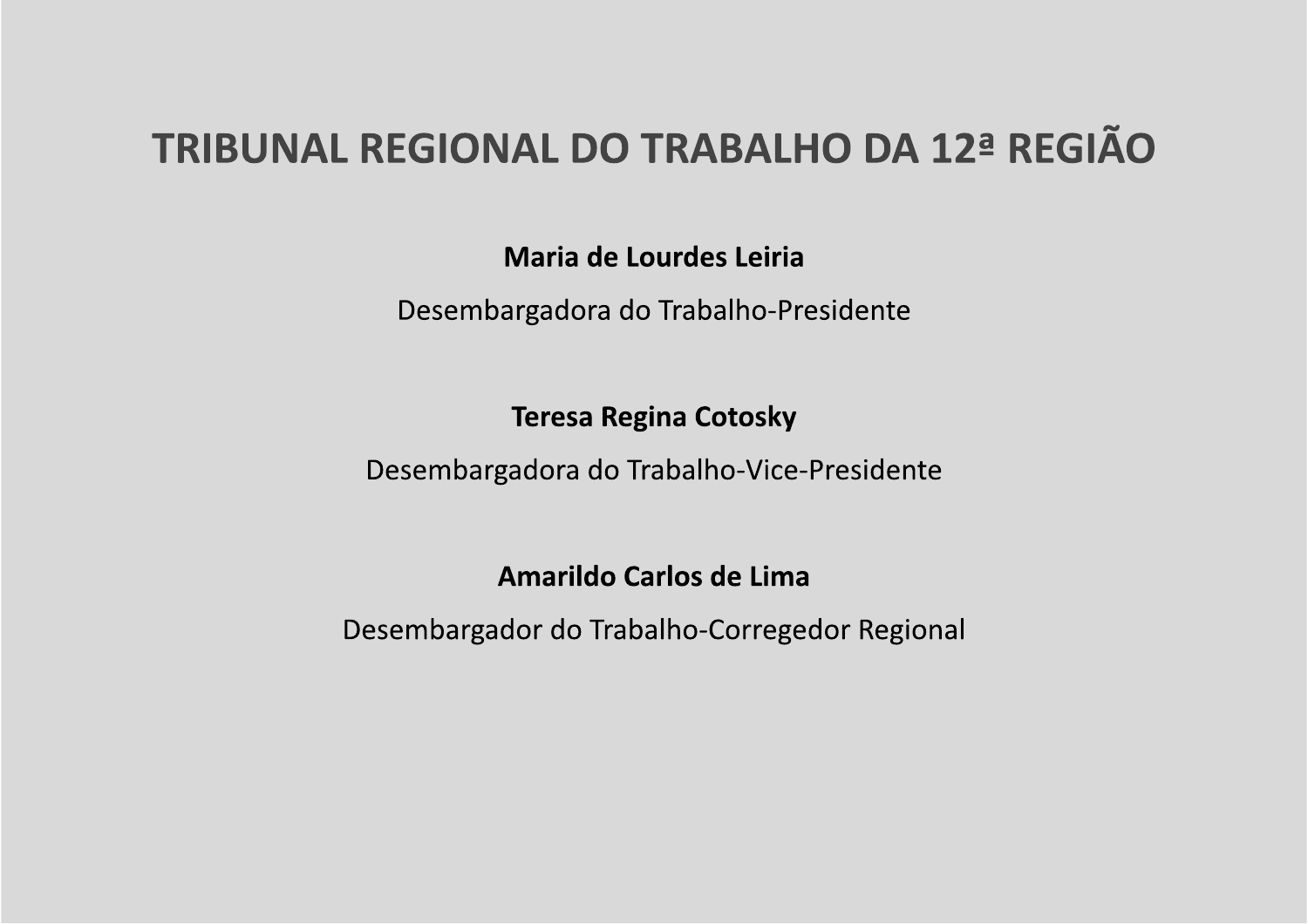### Comitês

### 1. Comité Gestor da Sustentabilidade

### Portaria PRESI nº 142, de 24 de abril de 2018

- Juiz do Trabalho indicado pela Presidência Coordenador;
- Secretário-Geral da Presidência, CJ-04;
- Diretor-Geral da Secretaria, CJ-04;
- Diretor da Secretaria de Gestão Estratégica, CJ-03;
- Diretor da Secretaria Administrativa, CJ-03;
- Diretor da Secretaria de Tecnologia da Informação e Comunicação, CJ-03;
- Diretor da Secretaria de Comunicação Social, CJ-03;
- Diretor da Secretaria de Gestão de Pessoas, CJ-03;
- Assistente-Chefe da Unidade Socioambiental, FC-04.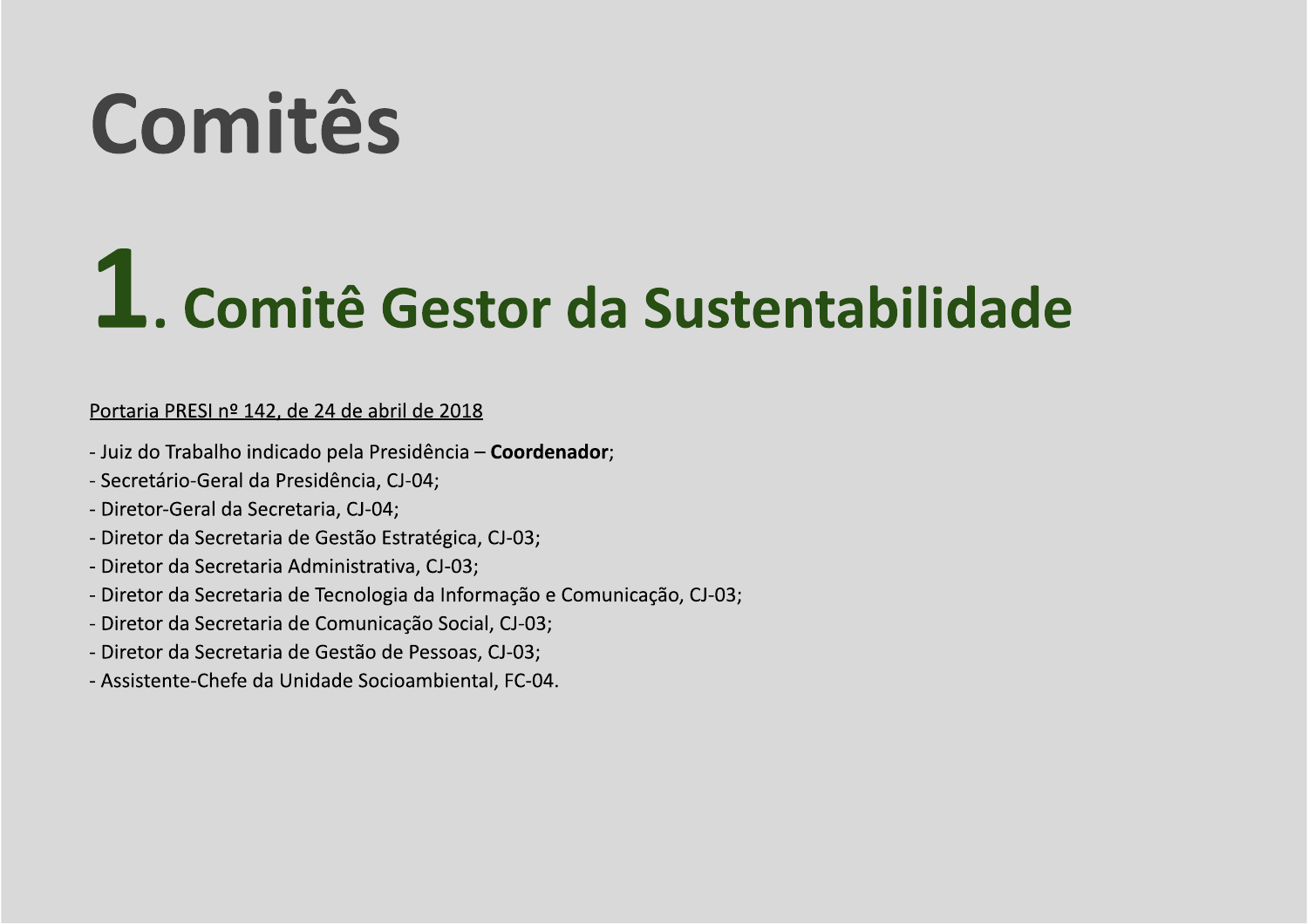### Portaria SEAP nº 64, de 28 de fevereiro de 2020

- Dr. Roberto Masami Nakajo Juiz do Trabalho Coordenador;
- Hamilton José Maestri Secretário-Geral da Presidência, CJ-04;
- Dilcionir José Furlan Diretor-Geral da Secretaria, CJ-04;
- Fernanda Gomes Ferreira Diretora da Secretaria de Gestão Estratégica, CJ-03;
- Fernando Schlickmann Oliveira Souza Diretor da Secretaria Administrativa, CJ-03;
- Valdir Luiz da Cunha Diretor da Secretaria de Tecnologia da Informação e Comunicação, CJ-03;
- Daniele Priscila Rodrigues de Oliveira Diretora da Secretaria de Comunicação Social, CJ-03;
- Luiz Auro Beckhauser Diretor da Secretaria de Gestão de Pessoas, CJ-03;
- Yasmin Lonzetti Skovronski Assistente-Chefe da Unidade Socioambiental, FC-04.

# Z. Comitê de Gestão Ambiental

### Portaria PRESI nº 141, de 24 de abril de 2018

- Assistente-Chefe da Unidade Socioambiental Coordenador
- Diretor de Servico de Material e Patrimônio
- Diretor dos Serviços Gerais
- Diretor do Serviço de Manutenção
- Diretor do Serviço de Suporte Técnico aos Usuários de TIC
- Coordenadora de Saúde
- Assistente-Chefe do Setor de Projetos de Arquitetura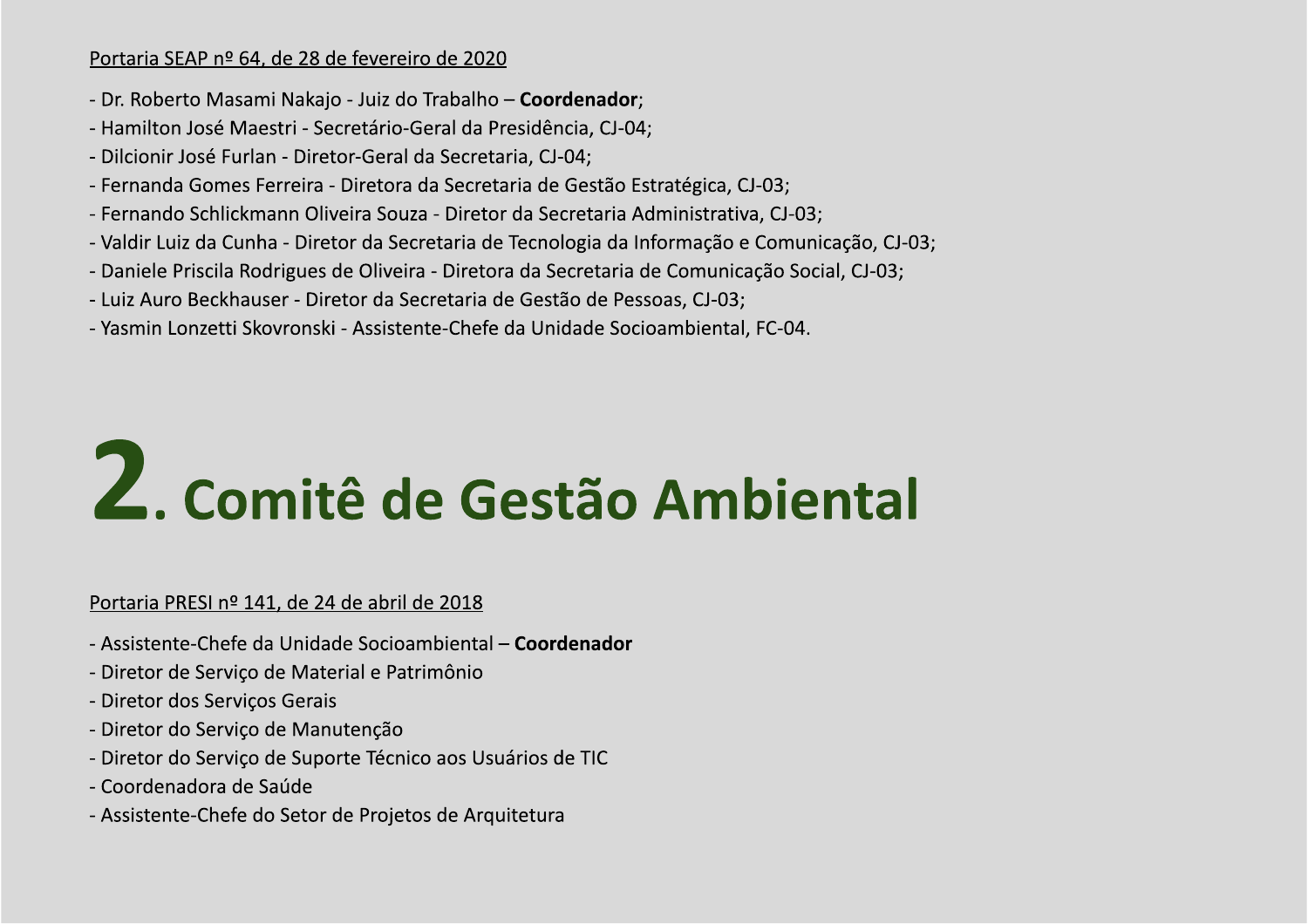# **3.** Comité Permanente de Sols de 1970<br>
Portaine PRESI nº 115, de 05 de agosto de 2016<br>
Portaine PRESI nº 115, de 05 de agosto de 2016<br>
- Exmanulata Navia Aparec da Ferreira lerônimo - Julia I Rular da 3º Vara do Trabalho **Comité Permanente de Sacre**<br>
Francisco Comité de Permanente de Acessibilitative<br>
Francisco Comité de Sacretia de 2016<br>
- Exmanular Aparel de Sacretia de 2016<br>
- Exmanular Aparel de Sacretia de Secretia de Castão Estratégi **Comité Permanente de Acessibilidade de Mandaton de Santa Caractería de Constantinopolis - Coordenadora<br>
Encranaciones de 2013 de aposto de 2015<br>
Forma Julia Maria Agorecida Ferreira Jerónimo - Juta Titular da 34 Vara do T 3.** Comité Permanente de Acessibilidade e<br>
Inclusão<br>
entante presenta de acesso de acesso de 2016<br>
- Entre la disposición de acesso de 2016<br>
- Entre la disposición de acesso de 2016<br>
- Entre la disposición de contra de ac **33. Comité Permanente de Sacre (1948)**<br> **Inclusión de Permanente de Acessibilidade e**<br> **Inclusión de Sacre de Sacre de Sacre de Sacre (1949)**<br> **Example 145. de 0.5 de acestra de 2016**<br> **Example 145. de 0.5 de acestra de S INENTE de Acessibilidade e<br>
Mente de Macesino de Florianópolis - Coordenadora<br>
de Gestão Estratégica;<br>
estão de Pessoas;<br>
estão de Pessoas;<br>
ates Galici;<br>
mento de Pessoas;<br>
mento de Pessoas;<br>
Inidade Socioambiental;<br>
And 3.** Comité Permanente de Acessibilidade e<br>
Inclusão<br>
Portaria PRESIA<sup>na</sup> MS, de 05 de agosto de 2015<br>
- Dama, Máxi Maria Aparedia Ferreira Leónimo - Máxi Titular da 3ª Vara do Tabalho de Borianópulo - Coordenadora<br>
- Dici **Production Production Control Control Control Control Control Control Control Control Control Control Control Control Control Control Control Control Control Control Control Control Control Control Control Control Control**

- 
- 
- 
- 
- 
- 
- 
- 
- 
- 
- 
- 
-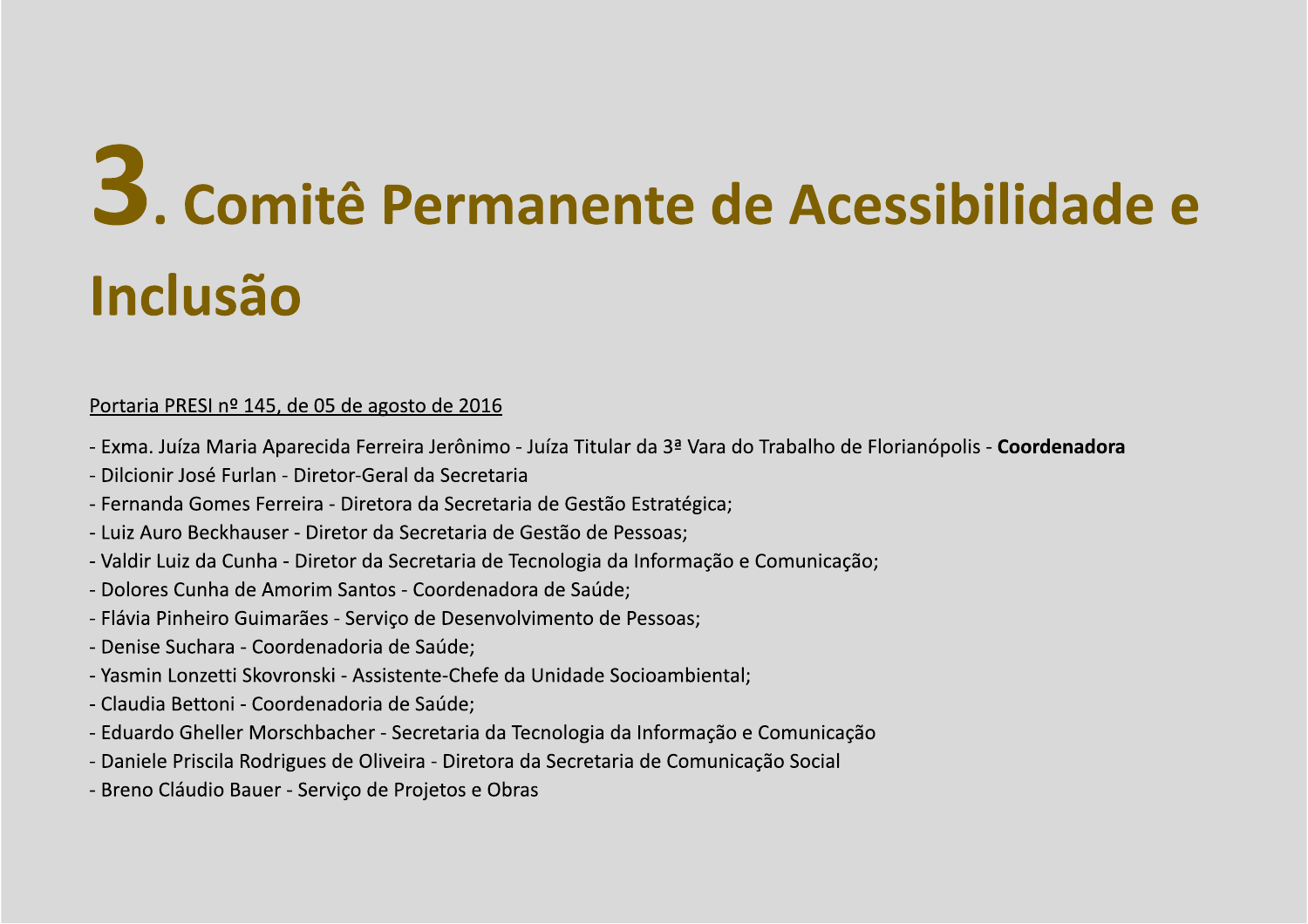### Portaria PRESI nº 243, de 29 de agosto de 2019

Indicou a Unidade Socioambiental, subordinada à Secretaria de Gestão Estratégica, como responsável pela implementação das ações do Comitê Permanente de Acessibilidade e Inclusão do Tribunal Regional do Trabalho da 12ª Região.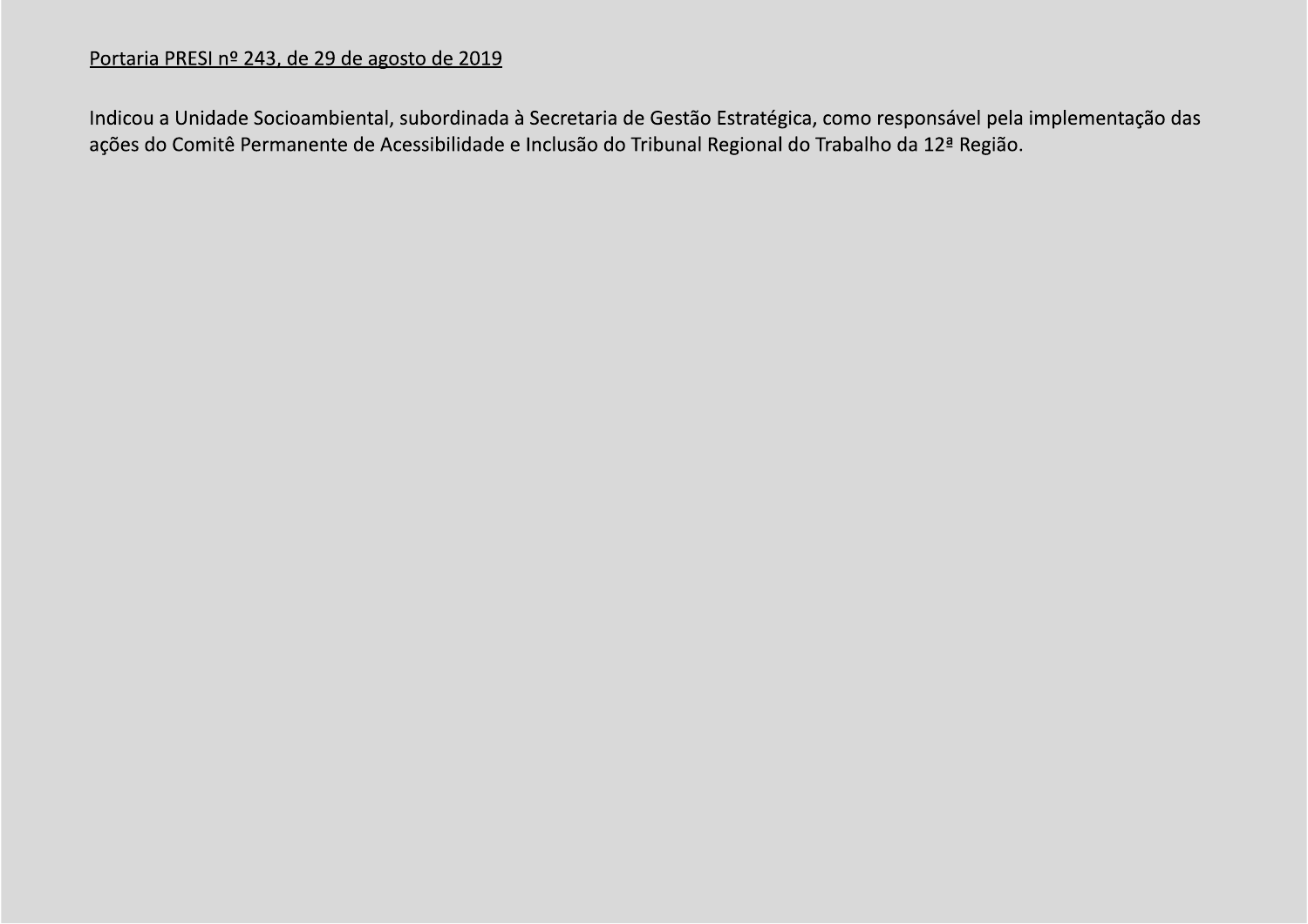### Eixo Sustentabilidade

### 1. Variáveis Gerais



16 - Paz, justiça e instituições eficazes.

|           | Variáveis Gerais                                                                                                                             |  |  |  |  |  |  |  |
|-----------|----------------------------------------------------------------------------------------------------------------------------------------------|--|--|--|--|--|--|--|
|           | <b>Eixo</b> Sustentabilidade                                                                                                                 |  |  |  |  |  |  |  |
|           | ODS 16 - Paz, justiça e instituições eficazes                                                                                                |  |  |  |  |  |  |  |
|           | Sem ações a serem realizadas.                                                                                                                |  |  |  |  |  |  |  |
|           | As Variáveis Gerais são aquelas utilizadas nos cálculos das fórmulas dos indicadores e não precisarão ser informadas, pois são aferidas pelo |  |  |  |  |  |  |  |
|           | Conselho Nacional de Justiça, com base nos dados constantes no Sistema de Estatística do Poder Judiciário (SIESPJ) - Resolução CNJ nºl       |  |  |  |  |  |  |  |
| 176/2009. |                                                                                                                                              |  |  |  |  |  |  |  |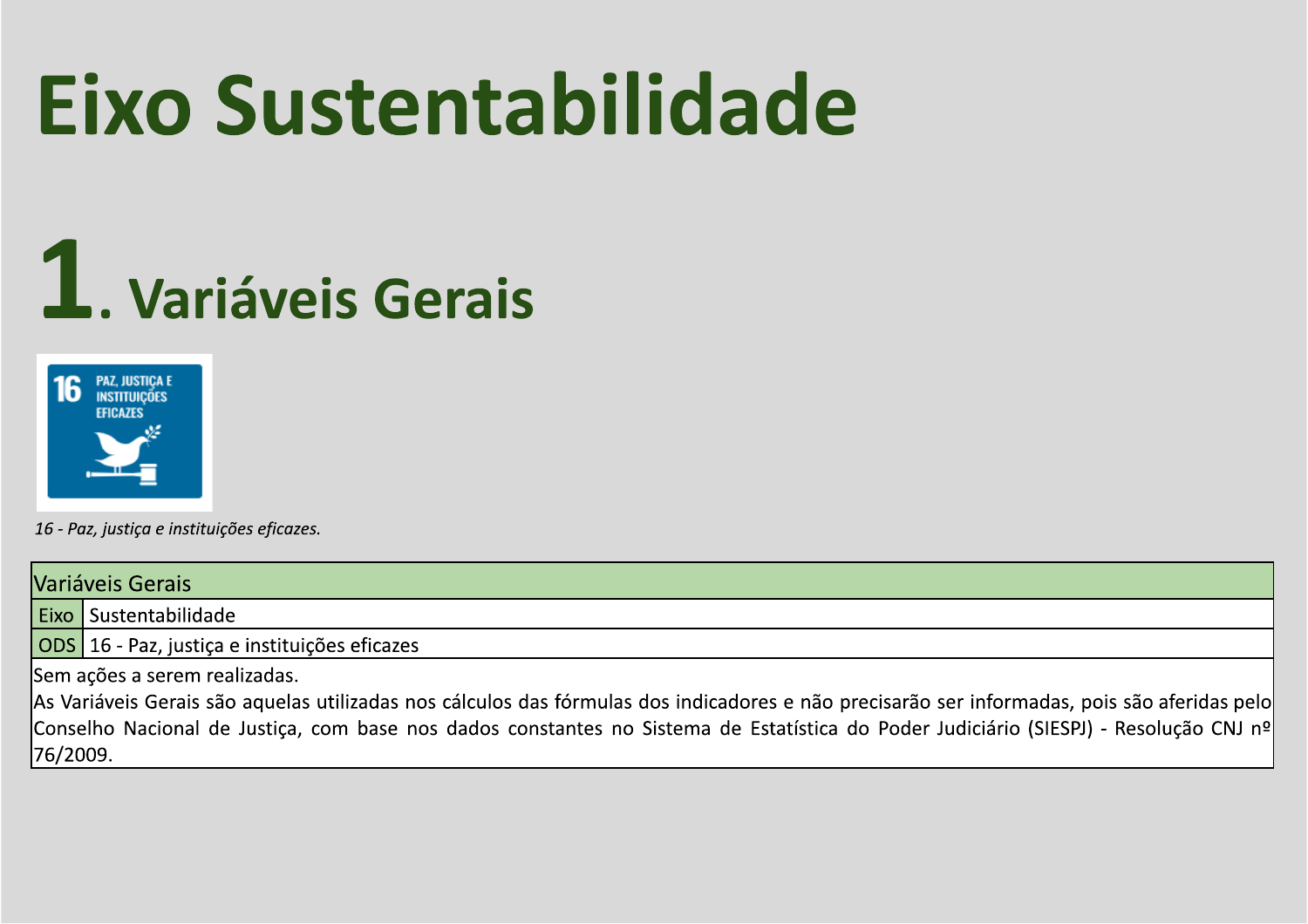



| Papel                      |      |                                                                                                             |                   |                    |        |                      |            |  |  |
|----------------------------|------|-------------------------------------------------------------------------------------------------------------|-------------------|--------------------|--------|----------------------|------------|--|--|
| Eixo                       |      | Sustentabilidade                                                                                            |                   |                    |        |                      |            |  |  |
| $ $ ODS                    |      | 12 - Consumo e produção responsáveis                                                                        |                   |                    |        |                      |            |  |  |
| Área(s)<br>Responsável(is) | Item | Ação                                                                                                        | Data de<br>Início | Data de<br>Término | Etapas | Previsão de Recursos | Observação |  |  |
| <b>SEMAP</b>               |      | Solicitar à SECOM a realização de campanha<br>conscientização para redução do<br>de<br>consumo de papel.    | 01/01/2022        | 31/12/2023         |        | Não há               |            |  |  |
| <b>SEMAP</b>               |      | Fazer a crítica dos pedidos de papel e 01/01/2022<br>orientar os usuários quanto a sua real<br>necessidade. |                   | 31/12/2023         |        | Não há               |            |  |  |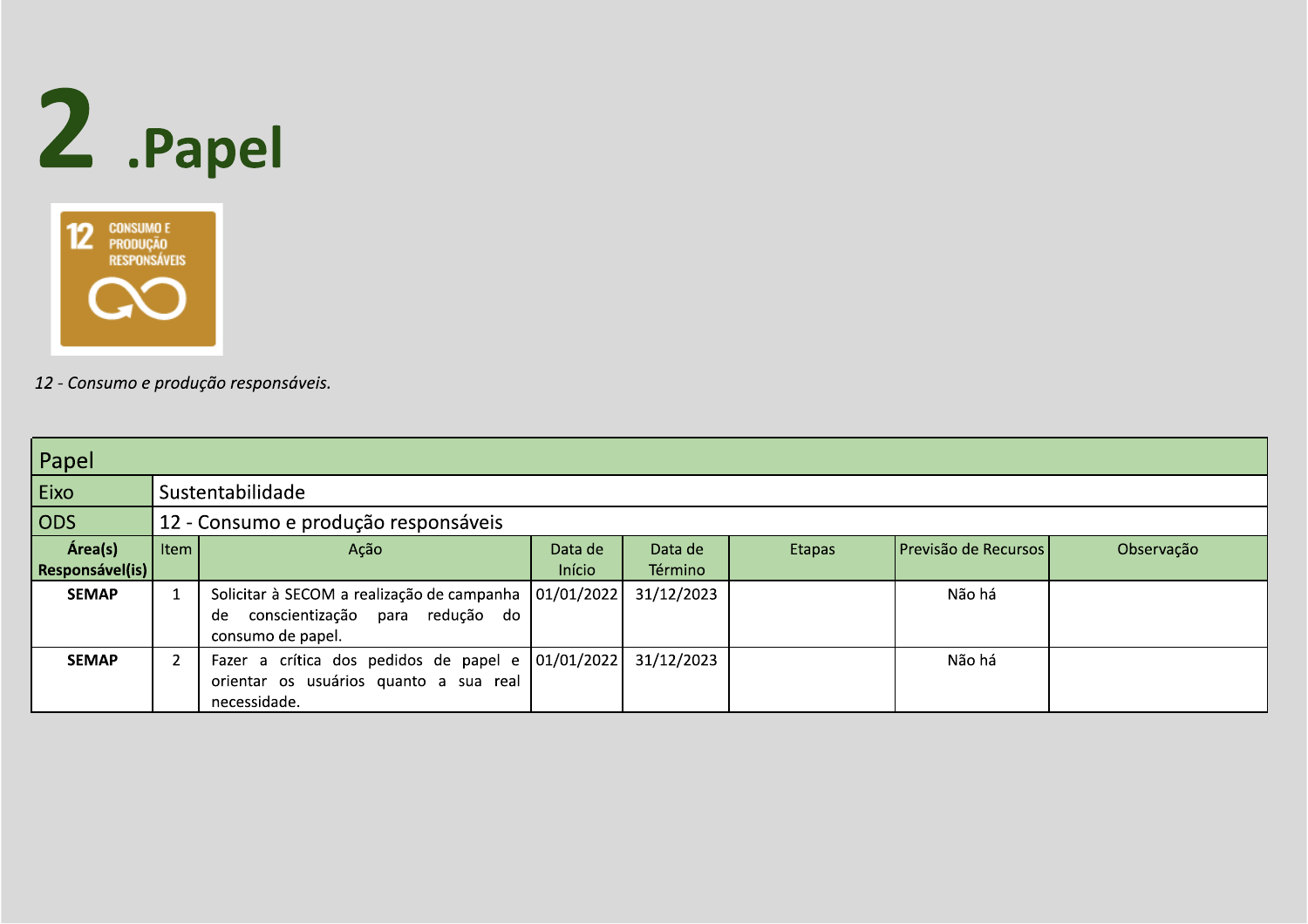



| Copos descartáveis         |      |                                                                                                                                      |                   |                    |        |                      |            |  |  |
|----------------------------|------|--------------------------------------------------------------------------------------------------------------------------------------|-------------------|--------------------|--------|----------------------|------------|--|--|
| Eixo                       |      | Sustentabilidade                                                                                                                     |                   |                    |        |                      |            |  |  |
| $\overline{\text{ODS}}$    |      | 12 - Consumo e produção responsáveis                                                                                                 |                   |                    |        |                      |            |  |  |
| Área(s)<br>Responsável(is) | Item | Ação                                                                                                                                 | Data de<br>Início | Data de<br>Término | Etapas | Previsão de Recursos | Observação |  |  |
| <b>SEMAP</b>               |      | Solicitar à SECOM a realização de campanha   01/01/2022  <br>conscientização para redução do<br>de<br>consumo de copos descartáveis. |                   | 31/12/2023         |        | Não há               |            |  |  |
| <b>SEMAP</b>               |      | Fazer a crítica dos pedidos de copos 01/01/2022<br>descartáveis e orientar os usuários quanto a<br>sua real necessidade.             |                   | 31/12/2023         |        | Não há               |            |  |  |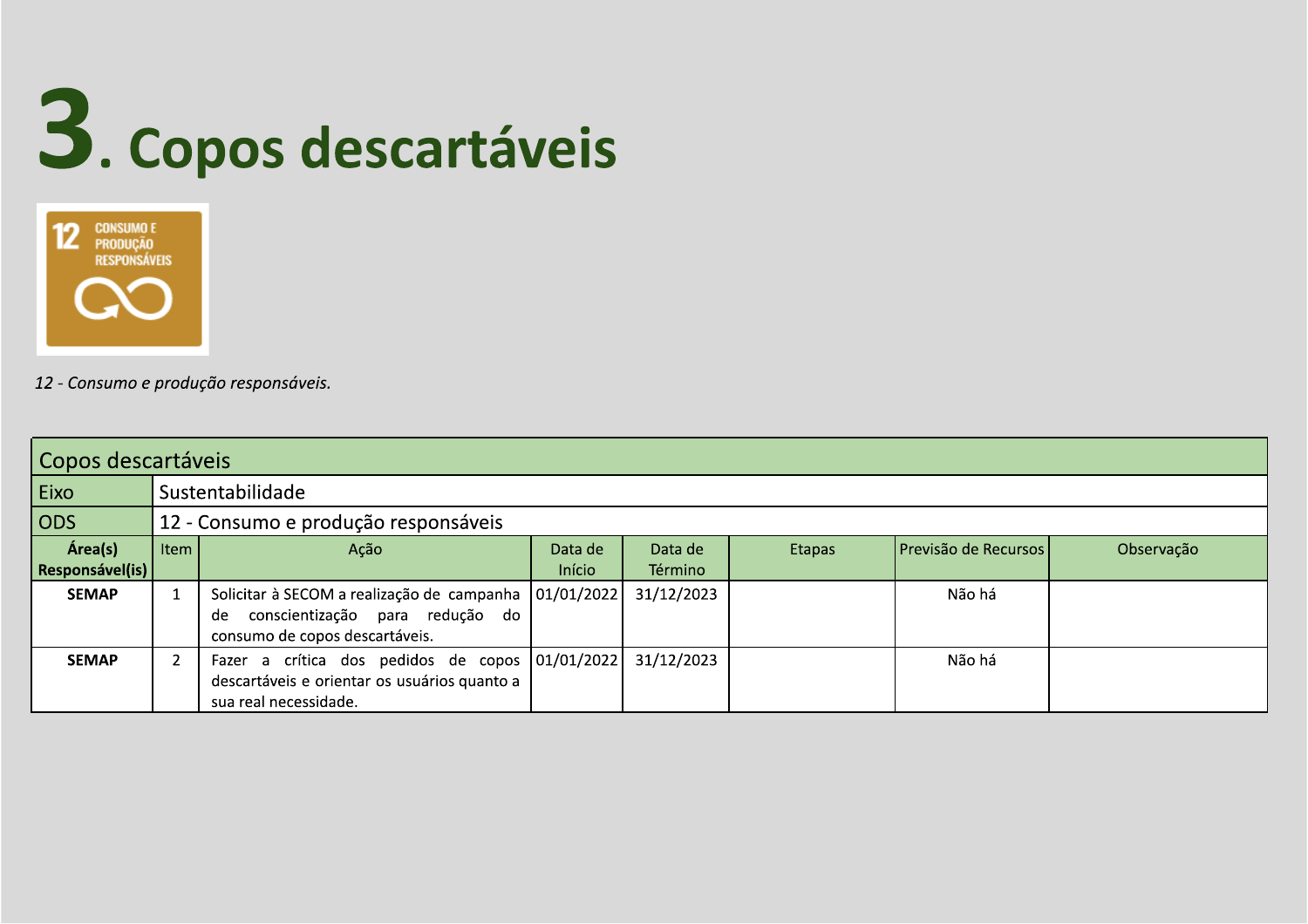# 4. Água envasada em embalagem plástica



| Agua envasada em embalagem plástica |                                         |                                         |                   |            |        |                      |            |  |  |  |
|-------------------------------------|-----------------------------------------|-----------------------------------------|-------------------|------------|--------|----------------------|------------|--|--|--|
| Eixo                                |                                         | Sustentabilidade                        |                   |            |        |                      |            |  |  |  |
| <b>ODS</b>                          |                                         | 12 - Consumo e produção responsáveis    |                   |            |        |                      |            |  |  |  |
| Área(s)                             | Item                                    | Ação                                    | Data de           | Data de    | Etapas | Previsão de Recursos | Observação |  |  |  |
| <b>Responsável(is)</b>              |                                         |                                         | Início            | Término    |        |                      |            |  |  |  |
| <b>SECAD / SPO</b>                  |                                         | viabilidade<br>estudo de<br>Realizar    | para   01/01/2022 | 31/12/2023 |        | Não há               |            |  |  |  |
|                                     | substituição dos pontos de água mineral |                                         |                   |            |        |                      |            |  |  |  |
|                                     |                                         | retornável por filtros ou bebedouros de |                   |            |        |                      |            |  |  |  |
|                                     |                                         | pressão.                                |                   |            |        |                      |            |  |  |  |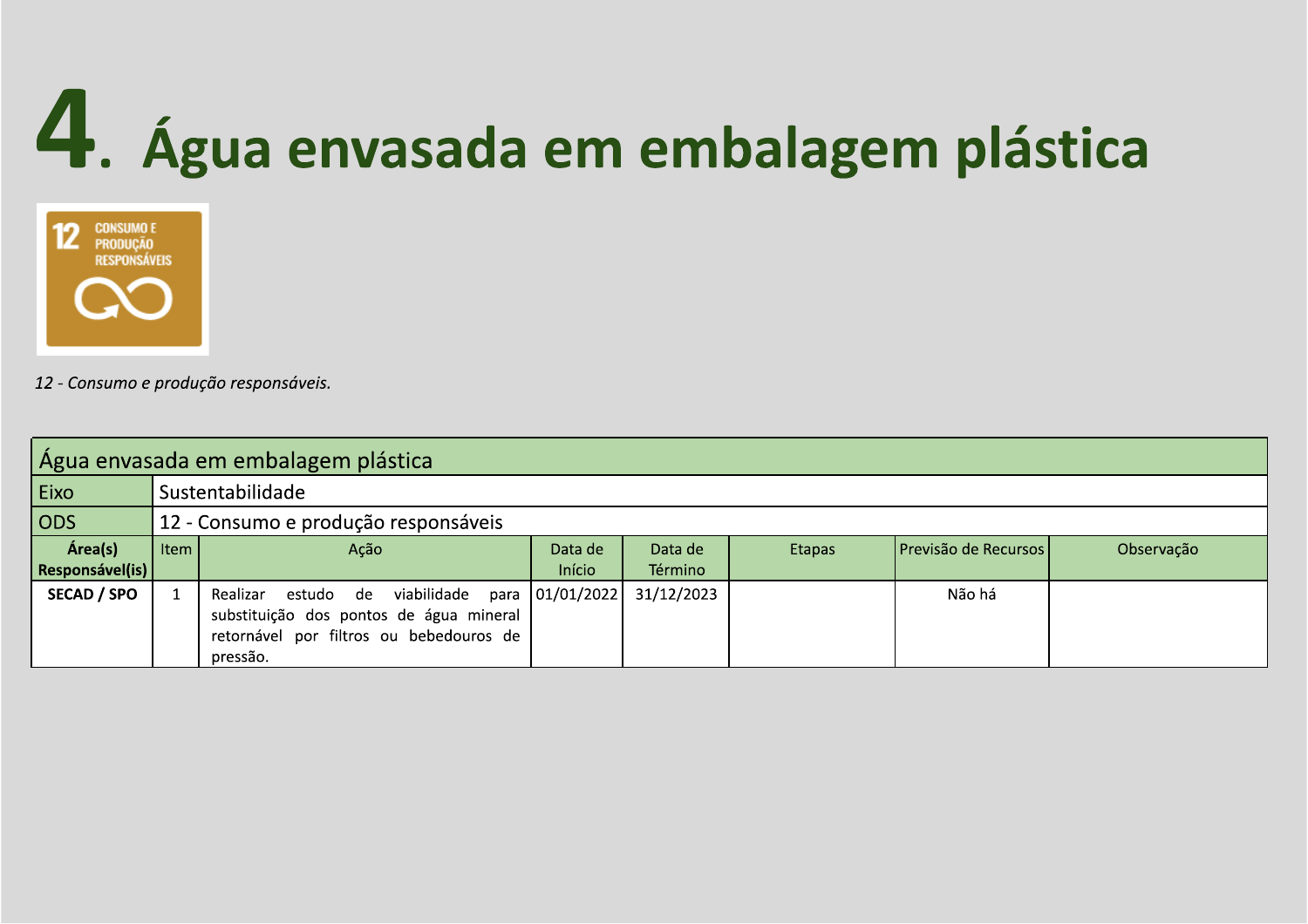## 5. Impressão



| Impressão                    |      |                                                                                                                                                                                                                                                        |                   |                    |        |                      |            |  |  |
|------------------------------|------|--------------------------------------------------------------------------------------------------------------------------------------------------------------------------------------------------------------------------------------------------------|-------------------|--------------------|--------|----------------------|------------|--|--|
| Eixo                         |      | Sustentabilidade                                                                                                                                                                                                                                       |                   |                    |        |                      |            |  |  |
| ODS                          |      | 12 - Consumo e produção responsáveis                                                                                                                                                                                                                   |                   |                    |        |                      |            |  |  |
| Área(s)<br>  Responsável(is) | Item | Ação                                                                                                                                                                                                                                                   | Data de<br>Início | Data de<br>Término | Etapas | Previsão de Recursos | Observação |  |  |
| <b>SETIC/SESUP</b>           |      | Solicitar à SECOM a realização de campanha<br>conscientização para redução de<br>de<br>impressões.                                                                                                                                                     | 01/01/2022        | 31/12/2023         |        | Não há               |            |  |  |
| <b>SETIC/SESUP</b>           |      | Realizar estudo para reduzir o número de   01/01/2022  <br>equipamentos de impressão, adotando<br>modelo largamente utilizado nas esferas<br>públicas e privadas, do uso compartilhado<br>de equipamentos de impressão centralizado<br>de maior porte. |                   | 31/12/2023         |        | Não há               |            |  |  |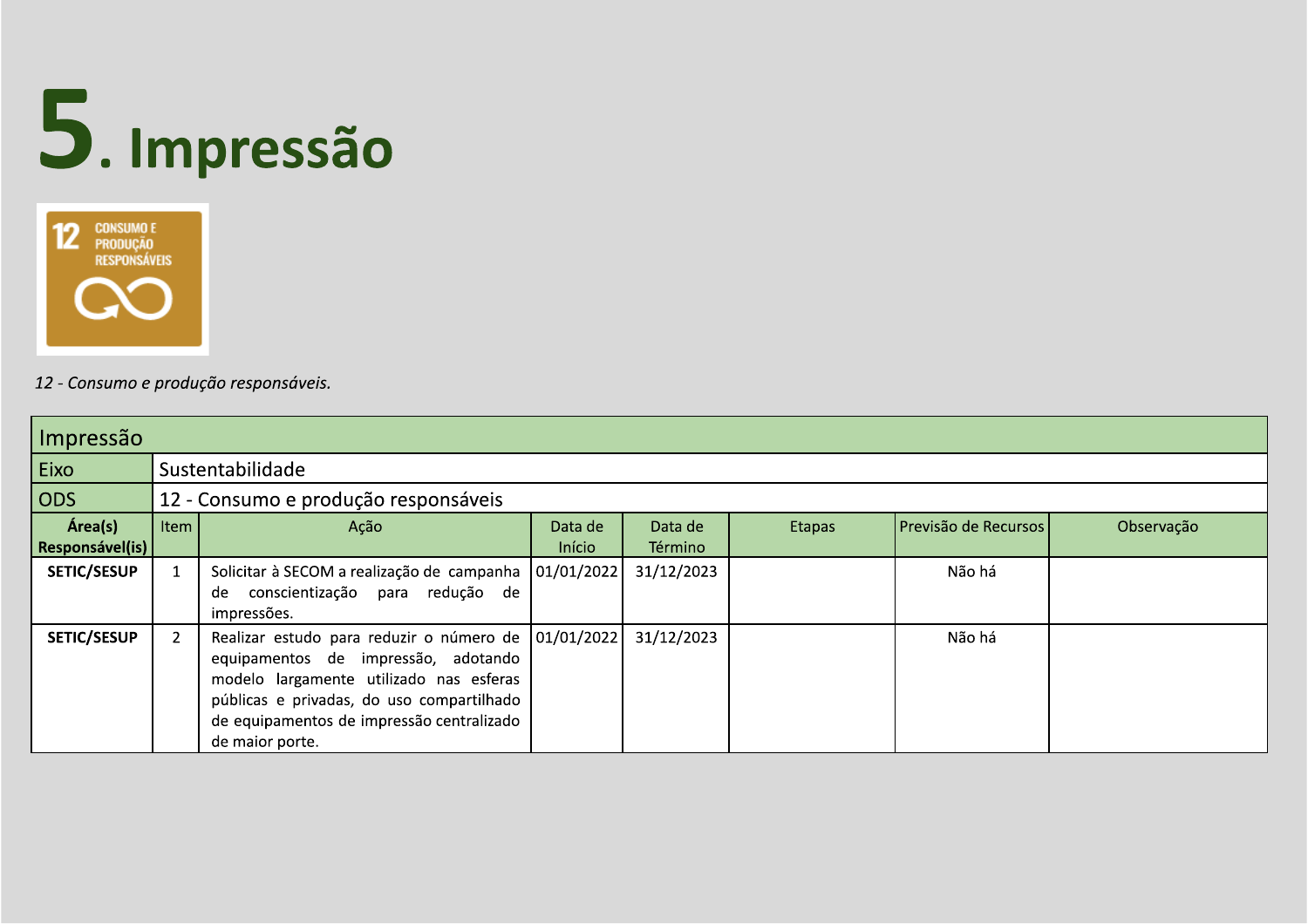# 6. Energia Elétrica



7 - Energia limpa e acessível;

| Energia elétrica                   |      |                                                                                                                     |                   |                    |        |                      |            |  |  |
|------------------------------------|------|---------------------------------------------------------------------------------------------------------------------|-------------------|--------------------|--------|----------------------|------------|--|--|
| Eixo                               |      | Sustentabilidade                                                                                                    |                   |                    |        |                      |            |  |  |
| $\overline{\overline{\text{ODS}}}$ |      | 7 - Energia acessível e limpa                                                                                       |                   |                    |        |                      |            |  |  |
|                                    |      | 12 - Consumo e produção responsáveis                                                                                |                   |                    |        |                      |            |  |  |
| Área(s)<br>Responsável(is)         | Item | Ação                                                                                                                | Data de<br>Início | Data de<br>Término | Etapas | Previsão de Recursos | Observação |  |  |
| <b>SEMAN</b>                       |      | Solicitar à SECOM a realização de campanha<br>conscientização para redução do<br>de<br>consumo de energia elétrica. | 01/01/2022        | 31/12/2023         |        | Não há               |            |  |  |
| <b>SEMAN</b>                       |      | informações<br>Aprimorar a coleta de<br>relacionadas com o consumo de energia.                                      | 01/01/2022        | 31/12/2023         |        | Não há               |            |  |  |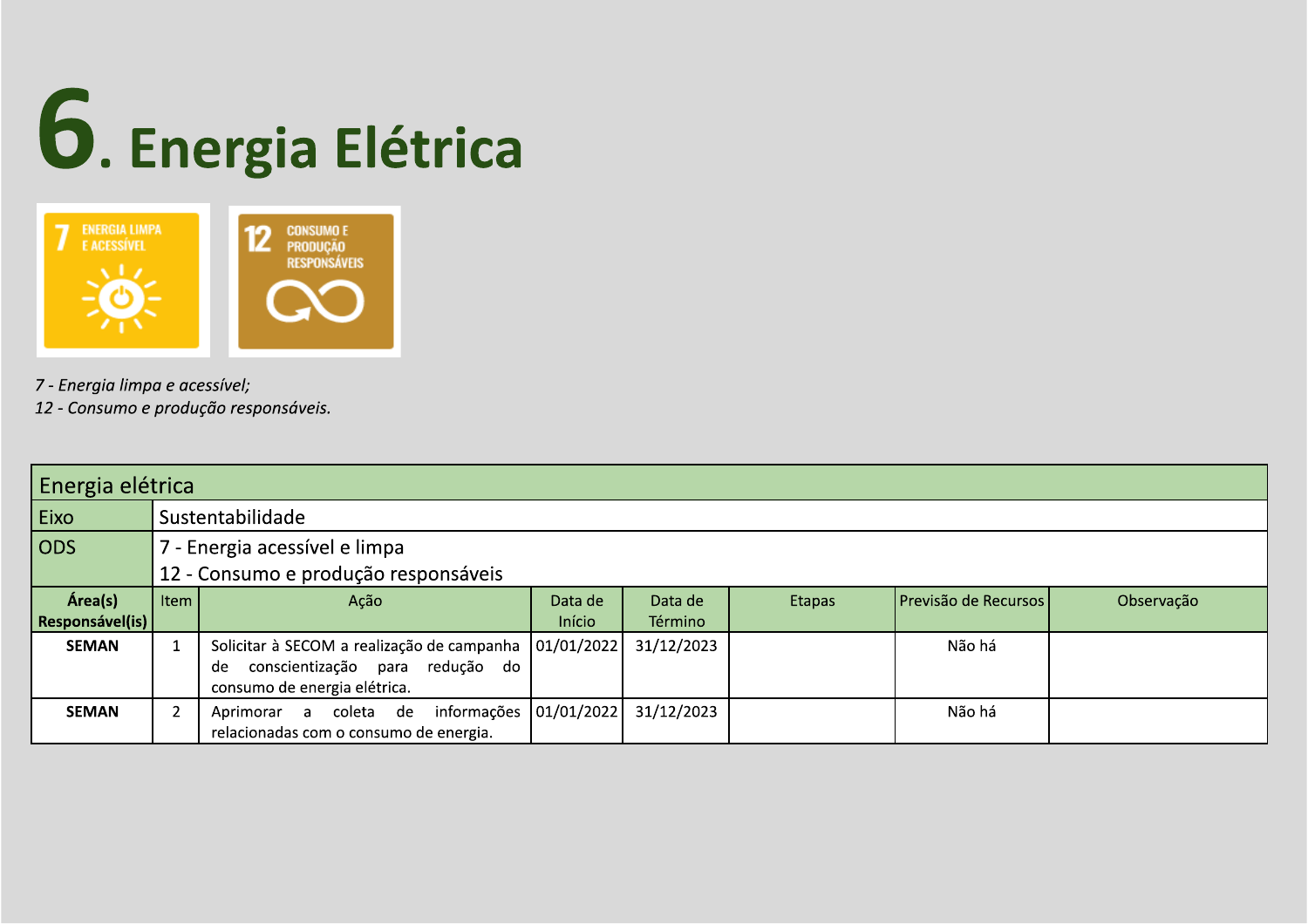



- 6 Água potável e saneamento;
- 12 Consumo e produção responsáveis.

| Água e esgoto                      |      |                                            |            |            |               |                      |            |  |  |
|------------------------------------|------|--------------------------------------------|------------|------------|---------------|----------------------|------------|--|--|
| Eixo                               |      | Sustentabilidade                           |            |            |               |                      |            |  |  |
| $\overline{\overline{\text{ODS}}}$ |      | 6 - Água potável e saneamento              |            |            |               |                      |            |  |  |
|                                    |      | 12 - Consumo e produção responsáveis       |            |            |               |                      |            |  |  |
| Área(s)                            | Item | Ação                                       | Data de    | Data de    | <b>Etapas</b> | Previsão de Recursos | Observação |  |  |
| Responsável(is)                    |      |                                            | Início     | Término    |               |                      |            |  |  |
| <b>SEMAN</b>                       |      | Solicitar à SECOM a realização de campanha | 01/01/2022 | 31/12/2023 |               | Não há               |            |  |  |
|                                    |      | conscientização<br>para redução do<br>de   |            |            |               |                      |            |  |  |
|                                    |      | consumo de água.                           |            |            |               |                      |            |  |  |
| <b>SEMAN</b>                       |      | informações<br>Aprimorar a coleta de       | 01/01/2022 | 31/12/2023 |               | Não há               |            |  |  |
|                                    |      | relacionadas com o consumo de água.        |            |            |               |                      |            |  |  |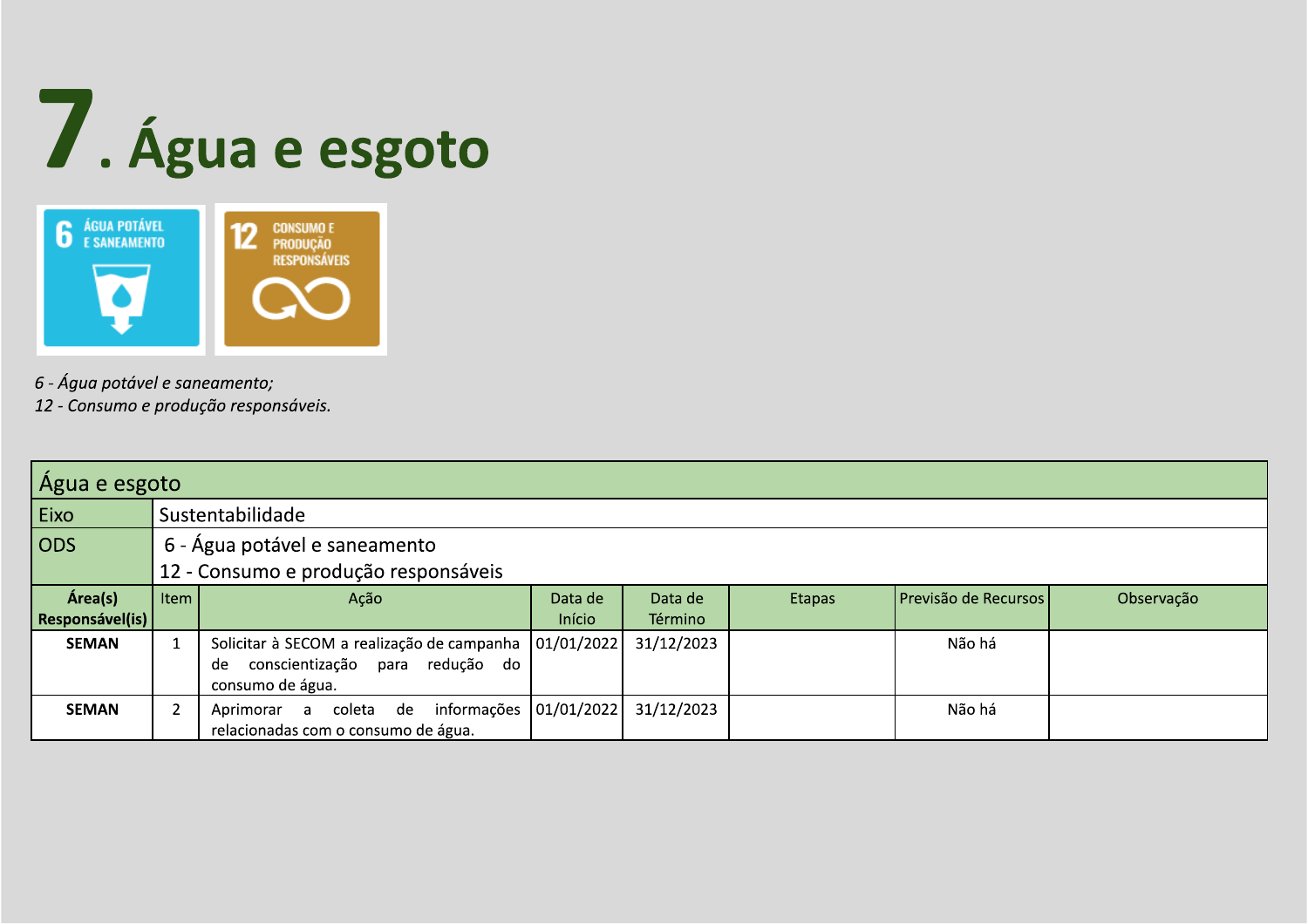



11 - Cidades e comunidades sustentáveis.

|                            | l Gestão de resíduos |                                                                                                                                                                                    |                   |                    |                                                                               |                        |            |  |  |  |
|----------------------------|----------------------|------------------------------------------------------------------------------------------------------------------------------------------------------------------------------------|-------------------|--------------------|-------------------------------------------------------------------------------|------------------------|------------|--|--|--|
| Eixo                       |                      | Sustentabilidade                                                                                                                                                                   |                   |                    |                                                                               |                        |            |  |  |  |
| ODS                        |                      | 11 - Cidades e comunidades sustentáveis                                                                                                                                            |                   |                    |                                                                               |                        |            |  |  |  |
| Área(s)<br>Responsável(is) | Item                 | Ação                                                                                                                                                                               | Data de<br>Início | Data de<br>Término | <b>Etapas</b>                                                                 | lPrevisão de Recursosl | Observação |  |  |  |
| <b>SERGE</b>               |                      | Solicitar à SECOM a realização de campanha<br>destinação<br>conscientização<br>para<br>de<br>adequada de resíduos.                                                                 | 01/01/2022        | 31/12/2023         |                                                                               | Não há                 |            |  |  |  |
| <b>SERGE</b>               | $\overline{2}$       | Aprimorar a coleta de<br>informações<br>relacionadas com a gestão de resíduos.                                                                                                     | 01/01/2022        | 31/12/2023         |                                                                               | Não há                 |            |  |  |  |
| SEGEST/USAMB               | 3                    | Elaborar Plano de Ação para implantação do<br>PGRS nos prédios sede, almoxarifado e<br>fórum de Florianópolis.                                                                     | 01/01/2022        | 31/12/2023         |                                                                               | Não há                 |            |  |  |  |
| <b>BIBLIOTECA</b>          | 4                    | Descarte de livros, revistas e outros<br>materiais que segundo os critérios da<br>biblioteca são duplos, desatualizados ou<br>interesse<br>são<br>para<br>acervo<br>$\circ$<br>sem | 01/01/2022        | 31/12/2023         | Descarte é realizado<br>semestralmente.<br>Descarte $01 -$ janeiro<br>de 2022 | Não há                 |            |  |  |  |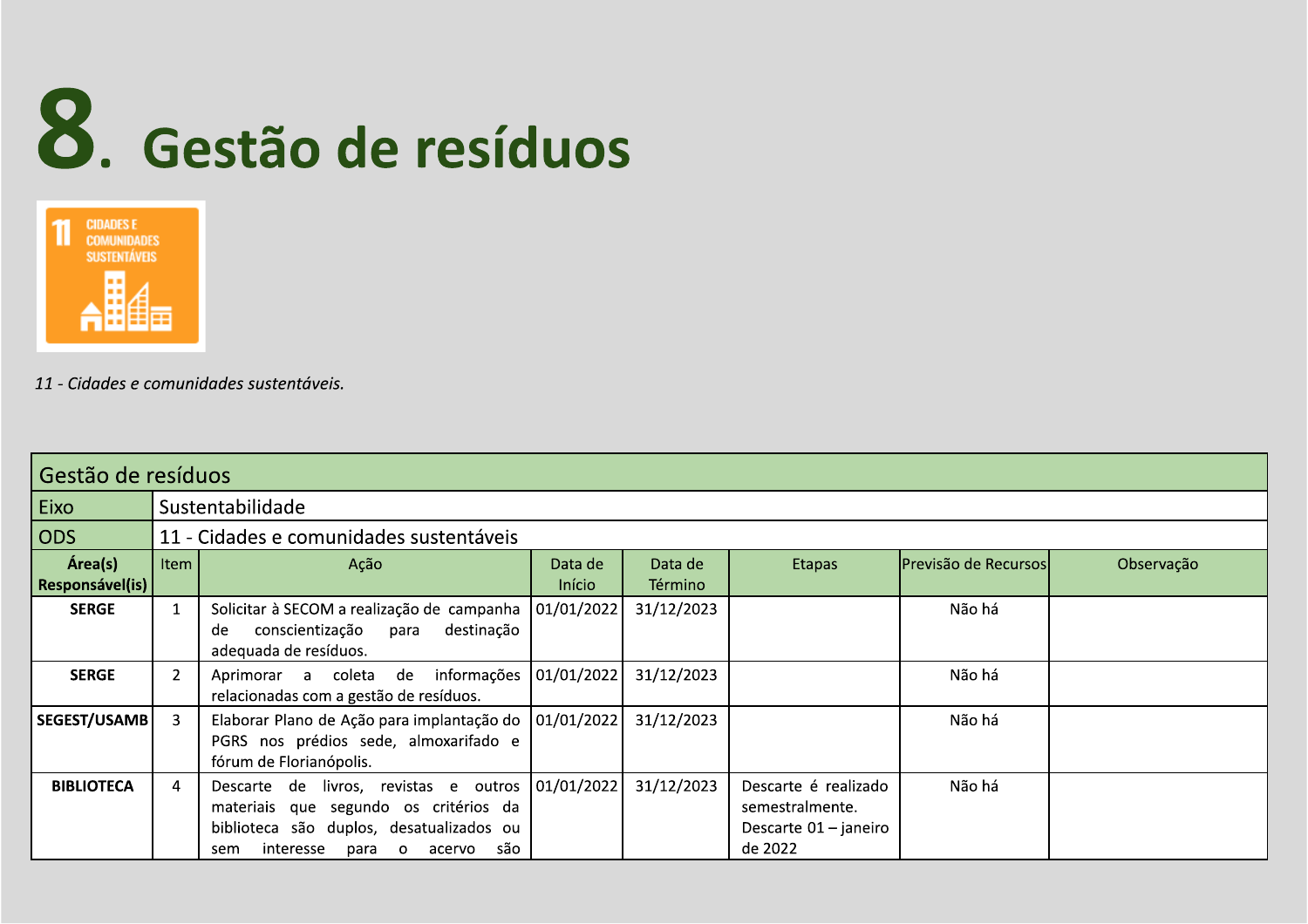|                   |   | encaminhados ao SERGE, que pesa e doa<br>esse material à Associações ou Cooperativas<br>de Catadores para reciclagem.                 |            |            | Descarte 02 - julho<br>2022<br>Descarte 03 - janeiro<br>2023<br>Descarte 04 - julho<br>2023                                                                                                                                                                                                                                                                                                                                                                                                                                 |        |  |
|-------------------|---|---------------------------------------------------------------------------------------------------------------------------------------|------------|------------|-----------------------------------------------------------------------------------------------------------------------------------------------------------------------------------------------------------------------------------------------------------------------------------------------------------------------------------------------------------------------------------------------------------------------------------------------------------------------------------------------------------------------------|--------|--|
| <b>BIBLIOTECA</b> | 5 | Abolir, sempre que possível, a impressão do<br>recibo - comprovante do empréstimo e da<br>devolução dos livros no Setor de Biblioteca | 01/01/2022 | 31/12/2023 | Considerando que o<br>comprovante<br>é<br>enviado<br>automaticamente e<br>de forma online para<br>o e-mail funcional do<br>usuário não<br>há<br>necessidade<br>de<br>imprimi-lo, a menos<br>que o usuário assim<br>o exigir.<br>Podemos manter a<br>impressão<br>nestes<br>casos somente para<br>os empréstimos e<br>devoluções<br>à<br>estagiários<br>e<br>usuários externos.<br>irá<br><b>Isso</b><br>gerar<br>economia de papel,<br>energia elétrica e<br>racionalizar<br>$\Omega$<br>trabalho<br>das<br>bibliotecárias. | Não há |  |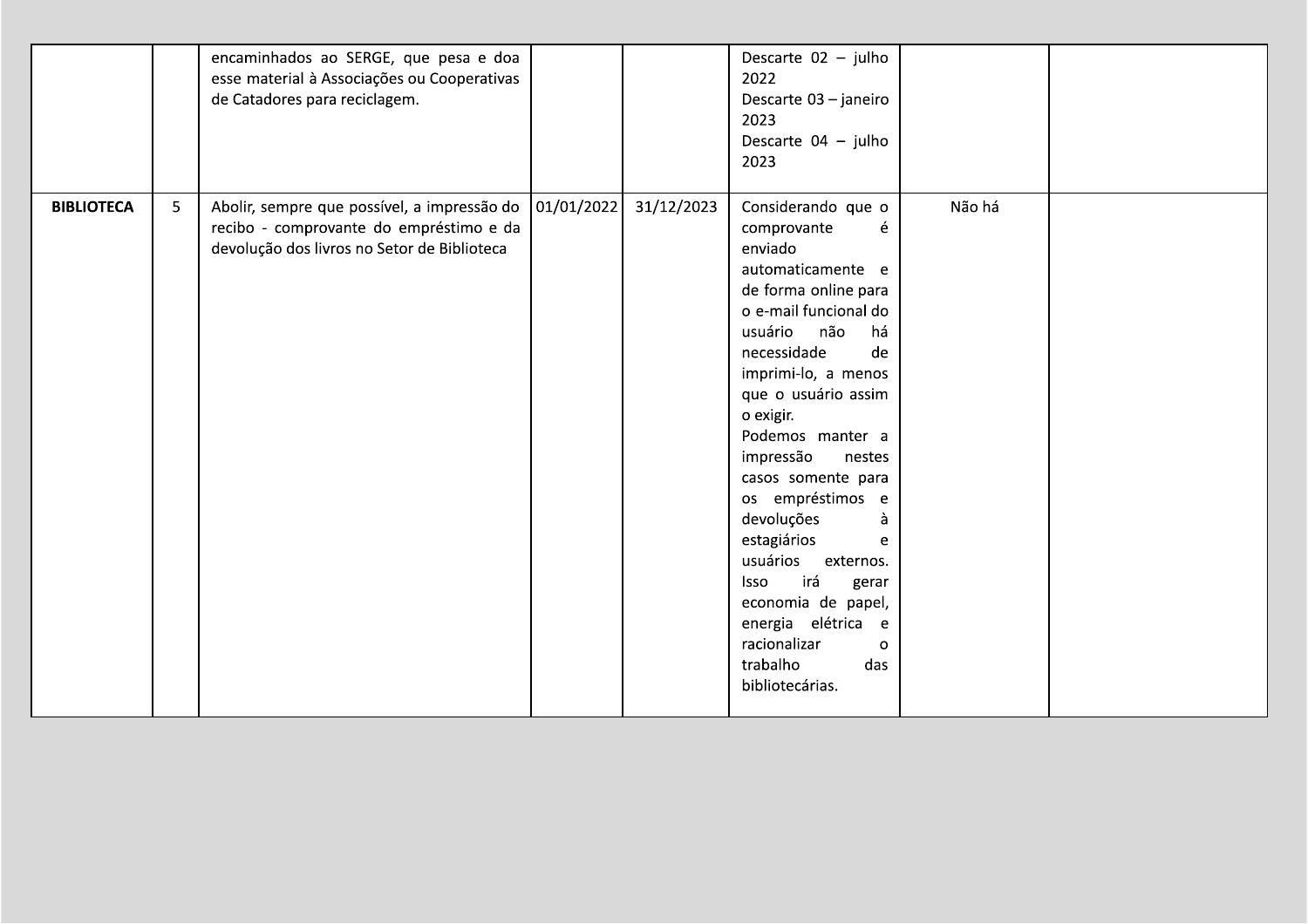

- 
- 

| 49. Reformas e construções<br>CIDADES E<br>COMUNIDADES<br>SUSTENTÁVEIS<br><b>12</b> CONSUMO E PRODUÇÃO<br>$\overline{AB}$<br>11 - Cidades e comunidades sustentáveis.<br>12 - Consumo e produção responsáveis.<br>Reformas e construções<br>$\vert$ Eixo<br>Sustentabilidade<br>$ $ ODS<br>12 - Consumo e produção responsáveis<br>Área(s)<br>  Item $\vert$<br>Previsão de Recursos<br>Data de<br>Observação<br>Data de<br>Etapas<br>Ação |
|--------------------------------------------------------------------------------------------------------------------------------------------------------------------------------------------------------------------------------------------------------------------------------------------------------------------------------------------------------------------------------------------------------------------------------------------|
| Responsável(is)<br>Início<br>Término<br>Seguir o Plano Plurianual de Obras e $ 01/01/2022 31/12/2023 $<br>Plano Plurianual<br><b>SPO</b><br>Aquisições de Imóveis no âmbito do TRT da $\vert$<br>$de$ Obras e<br>12 <sup>ª</sup> Região, nos termos da Portaria PRESI  <br>Aquisições<br>de<br>Imóveis no âmbito $\vert$<br>48/2021.<br>do TRT da 12ª $\vert$<br>Região                                                                    |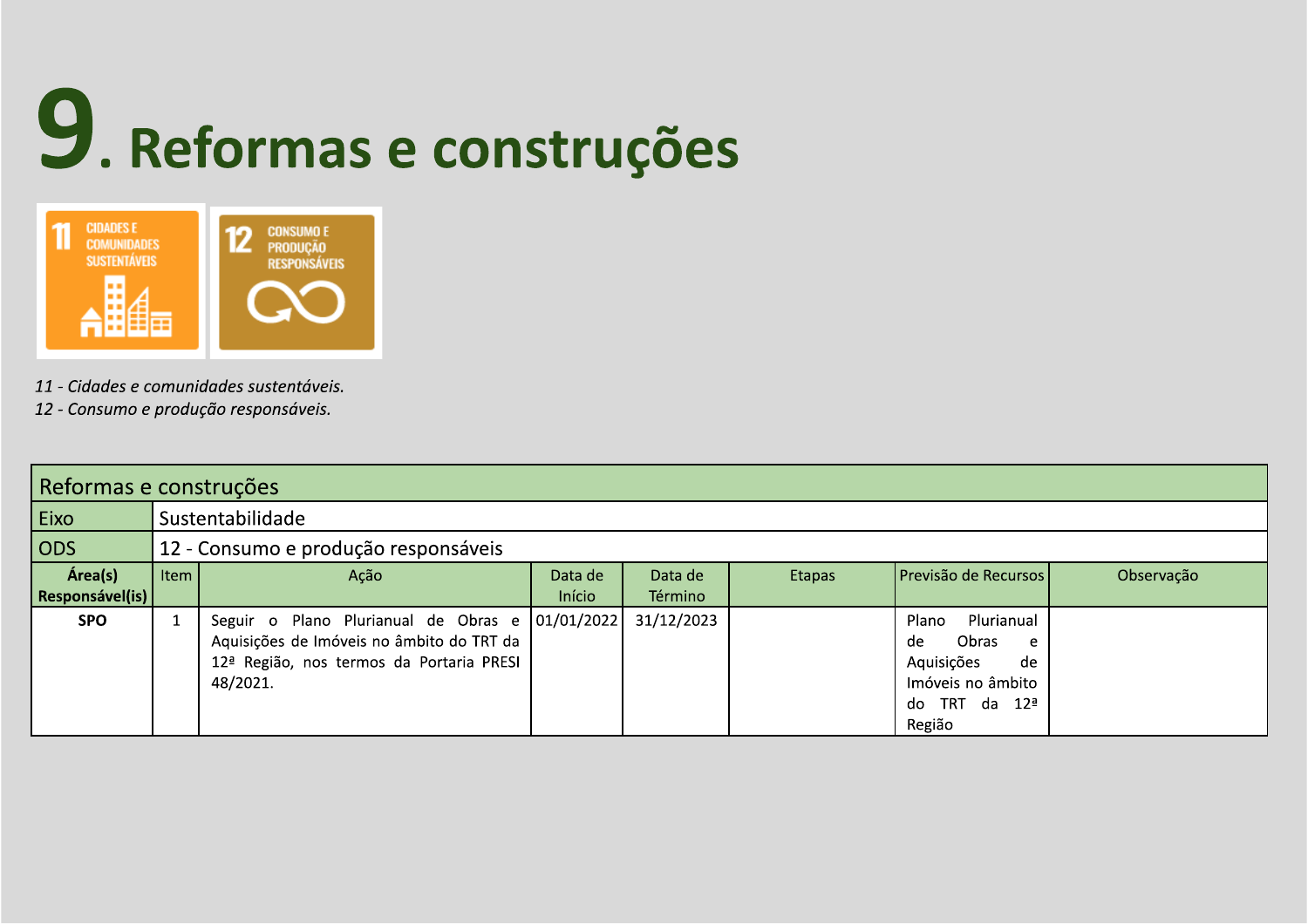



| 10. Limpeza<br><b>12</b> CONSUMO E<br>PRODUÇÃO<br>RESPONSÁVEIS<br><b>CO</b><br>12 - Consumo e produção responsáveis.<br>Limpeza                                                                                                                                                                                                                                                                                                                                                                                                 |
|---------------------------------------------------------------------------------------------------------------------------------------------------------------------------------------------------------------------------------------------------------------------------------------------------------------------------------------------------------------------------------------------------------------------------------------------------------------------------------------------------------------------------------|
| Sustentabilidade<br>$\vert$ Eixo<br>ODS<br>12 - Consumo e produção responsáveis<br>Previsão de Recursos<br>Área(s)<br>  Item $\vert$<br>Data de<br>Observação<br>Data de<br>Etapas<br>Ação<br>Término<br>Início<br><b>Responsável(is)</b><br>Garantir que sejam incluídos critérios de $\vert$ 01/01/2022 31/12/2023<br><b>SEMAP</b><br>Não há<br>sustentabilidade previstos no Guia de<br>Contratações Sustentáveis da Justiça do<br>Trabalho nos projetos básicos relacionados à $\vert$<br>aquisição de material de limpeza. |
|                                                                                                                                                                                                                                                                                                                                                                                                                                                                                                                                 |
|                                                                                                                                                                                                                                                                                                                                                                                                                                                                                                                                 |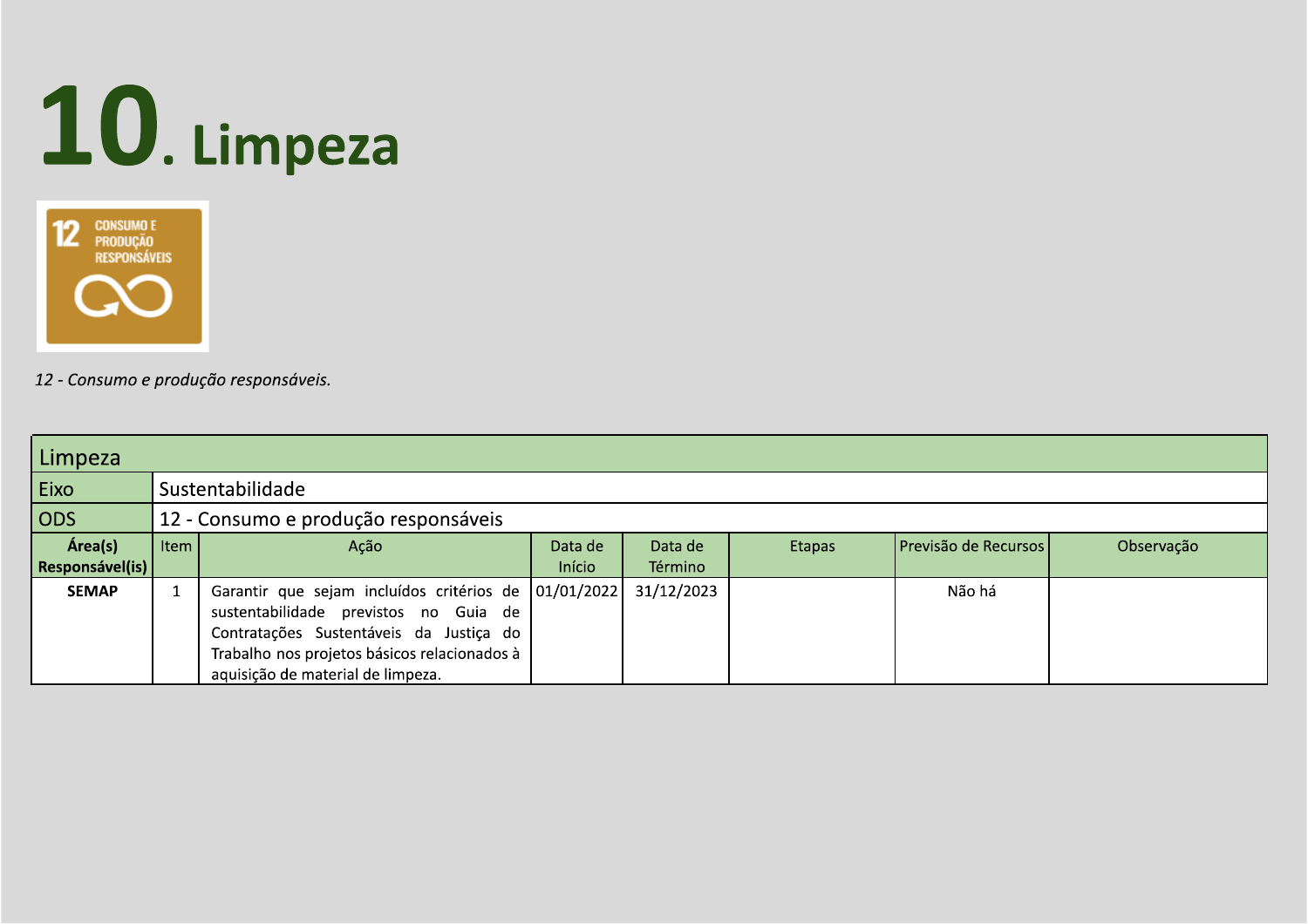

| Vigilância                 |      |                                                                                                                                                                                                                                                |                   |                    |        |                      |            |  |  |
|----------------------------|------|------------------------------------------------------------------------------------------------------------------------------------------------------------------------------------------------------------------------------------------------|-------------------|--------------------|--------|----------------------|------------|--|--|
| Eixo                       |      | Sustentabilidade                                                                                                                                                                                                                               |                   |                    |        |                      |            |  |  |
| ODS                        |      | 12 - Consumo e produção responsáveis                                                                                                                                                                                                           |                   |                    |        |                      |            |  |  |
| Área(s)<br>Responsável(is) | Item | Ação                                                                                                                                                                                                                                           | Data de<br>Início | Data de<br>Término | Etapas | Previsão de Recursos | Observação |  |  |
| <b>SSI</b>                 |      | Observar que sejam incluídos, sempre que   01/01/2022  <br>possível, critérios de sustentabilidade<br>previstos no Guia de Contratações<br>Sustentáveis da Justiça do Trabalho nos<br>projetos básicos nos itens relacionados à<br>vigilância. |                   | 31/12/2023         |        | Não há               |            |  |  |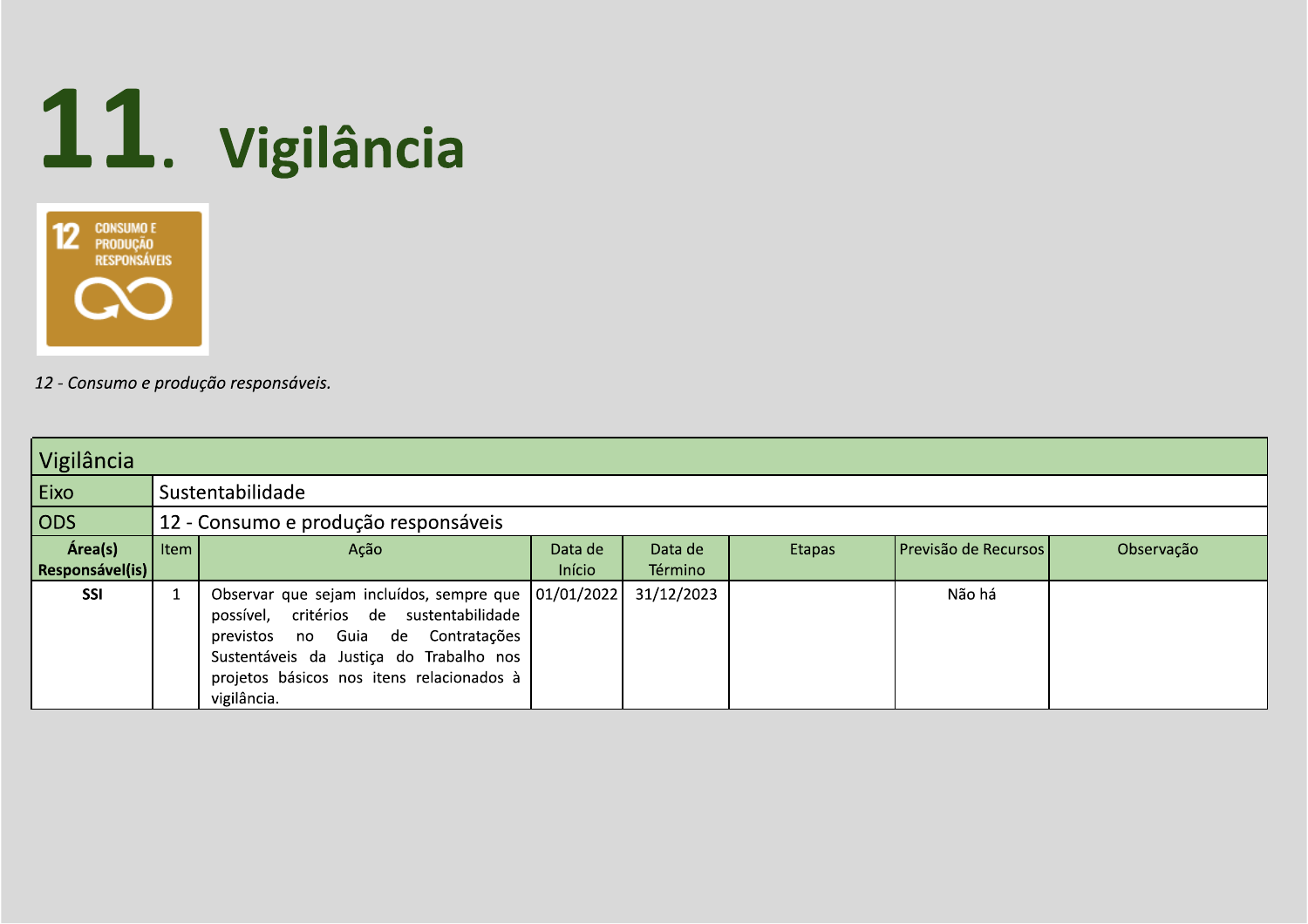



| <b>Telefonia</b>                             |      |                                                                                                                            |                   |                           |        |                      |            |  |  |
|----------------------------------------------|------|----------------------------------------------------------------------------------------------------------------------------|-------------------|---------------------------|--------|----------------------|------------|--|--|
| Eixo                                         |      | Sustentabilidade                                                                                                           |                   |                           |        |                      |            |  |  |
| <b>ODS</b>                                   |      | 12 - Consumo e produção responsáveis                                                                                       |                   |                           |        |                      |            |  |  |
| Área(s)<br>Responsável(is)                   | Item | Ação                                                                                                                       | Data de<br>Início | Data de<br><b>Término</b> | Etapas | Previsão de Recursos | Observação |  |  |
| <b>SERGE</b>                                 |      | Solicitar à SECOM a realização de campanha<br>de conscientização para uso consciente dos<br>recursos de telefonia.         | 01/01/2022        | 31/12/2023                |        | Não há               |            |  |  |
| <b>SERGE</b><br>(Em conjunto<br>com o SETEL) |      | Aprimorar e automatizar a coleta de<br>informações do contrato de telefonia fixa e<br>móvel, incluindo o número de linhas. | 01/01/2022        | 31/12/2023                |        | Não há               |            |  |  |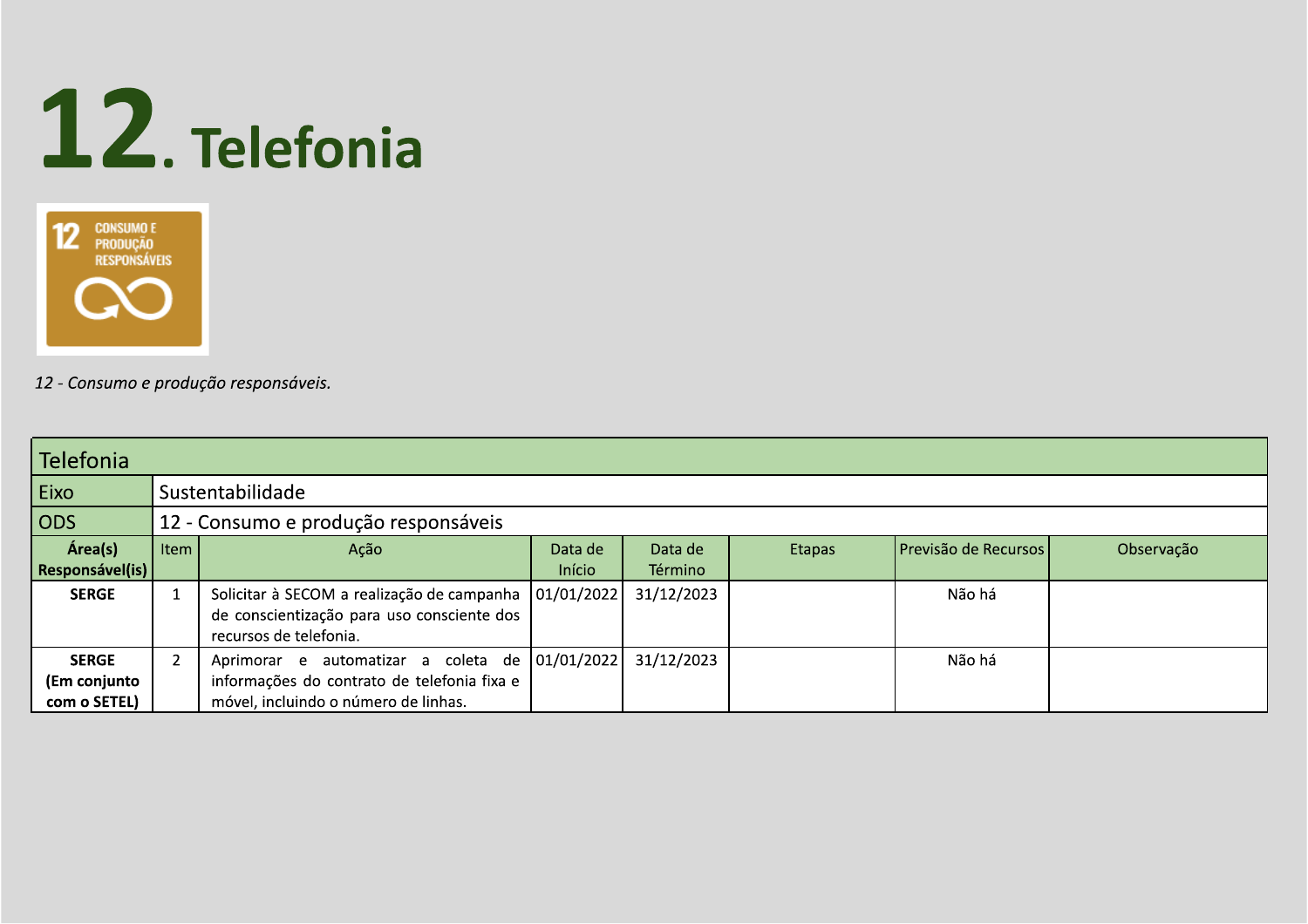



| <b>Veículos</b>            |      |                                                          |                   |                    |               |                      |            |  |  |
|----------------------------|------|----------------------------------------------------------|-------------------|--------------------|---------------|----------------------|------------|--|--|
| Eixo                       |      | Sustentabilidade                                         |                   |                    |               |                      |            |  |  |
| <b>ODS</b>                 |      | 12 - Consumo e produção responsáveis                     |                   |                    |               |                      |            |  |  |
| Área(s)<br>Responsável(is) | Item | Ação                                                     | Data de<br>Início | Data de<br>Término | <b>Etapas</b> | Previsão de Recursos | Observação |  |  |
|                            |      |                                                          |                   |                    |               |                      |            |  |  |
| <b>SSI</b>                 |      | Realizar estudos para substituição de parte   01/01/2022 |                   | 31/12/2023         |               | Não há               |            |  |  |
|                            |      | dos veículos da frota por outras formas                  |                   |                    |               |                      |            |  |  |
|                            |      | alternativas.                                            |                   |                    |               |                      |            |  |  |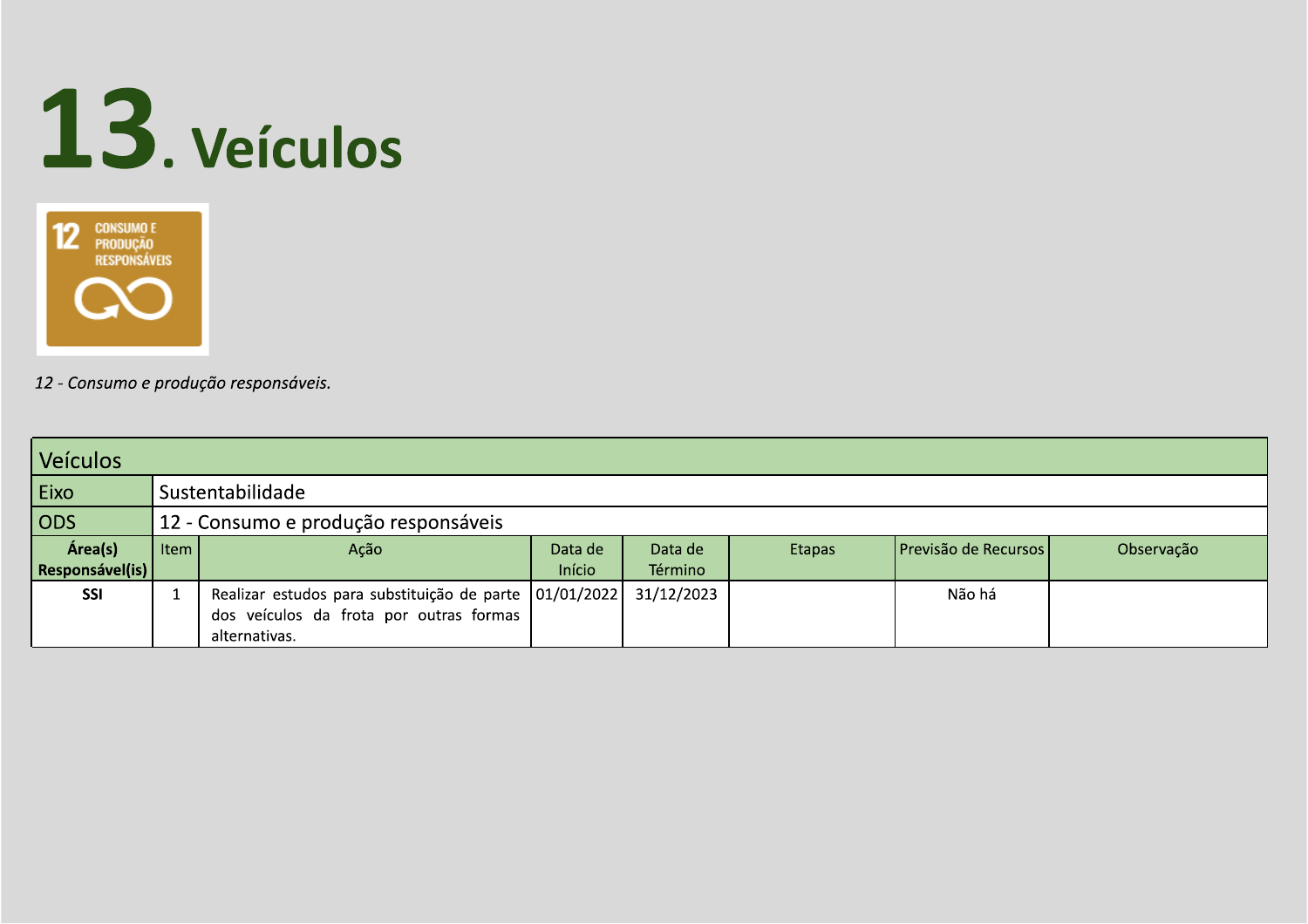



| Combustível                       |                |                                                                                                                        |                     |                    |                                                                                                                                                                                                                                                                           |                      |            |  |  |
|-----------------------------------|----------------|------------------------------------------------------------------------------------------------------------------------|---------------------|--------------------|---------------------------------------------------------------------------------------------------------------------------------------------------------------------------------------------------------------------------------------------------------------------------|----------------------|------------|--|--|
| Eixo                              |                | Sustentabilidade                                                                                                       |                     |                    |                                                                                                                                                                                                                                                                           |                      |            |  |  |
| ODS                               |                | 12 - Consumo e produção responsáveis                                                                                   |                     |                    |                                                                                                                                                                                                                                                                           |                      |            |  |  |
| Área(s)<br><b>Responsável(is)</b> | Item           | Ação                                                                                                                   | Data de<br>Início   | Data de<br>Término | <b>Etapas</b>                                                                                                                                                                                                                                                             | Previsão de Recursos | Observação |  |  |
| <b>SSI</b>                        |                | Racionalizar as viagens e deslocamentos, 01/01/2022<br>utilizando<br>compartilhados,<br>automóveis<br>quando possível. |                     | 31/12/2023         | Nas viagens é realizado<br>compartilhamento<br>ΙO<br>veículo entre os<br>lde<br>servidores,<br>optando<br>também<br>por<br>um<br><i>veículo</i><br>com<br>capacidade maior<br>de<br>passageiros<br>quando<br><b>Inecessário</b><br>para<br> racionalizar<br>deslocamento. | Não há               | Contínuo   |  |  |
| <b>SSI</b>                        | $\overline{2}$ | de<br>número<br>Aumentar<br>$\Omega$<br>pré-programadas.                                                               | saídas   01/01/2022 | 31/12/2023         | maioria das saídas<br>ΙA<br>lsão<br>pré-programadas                                                                                                                                                                                                                       | Não há               | Contínuo   |  |  |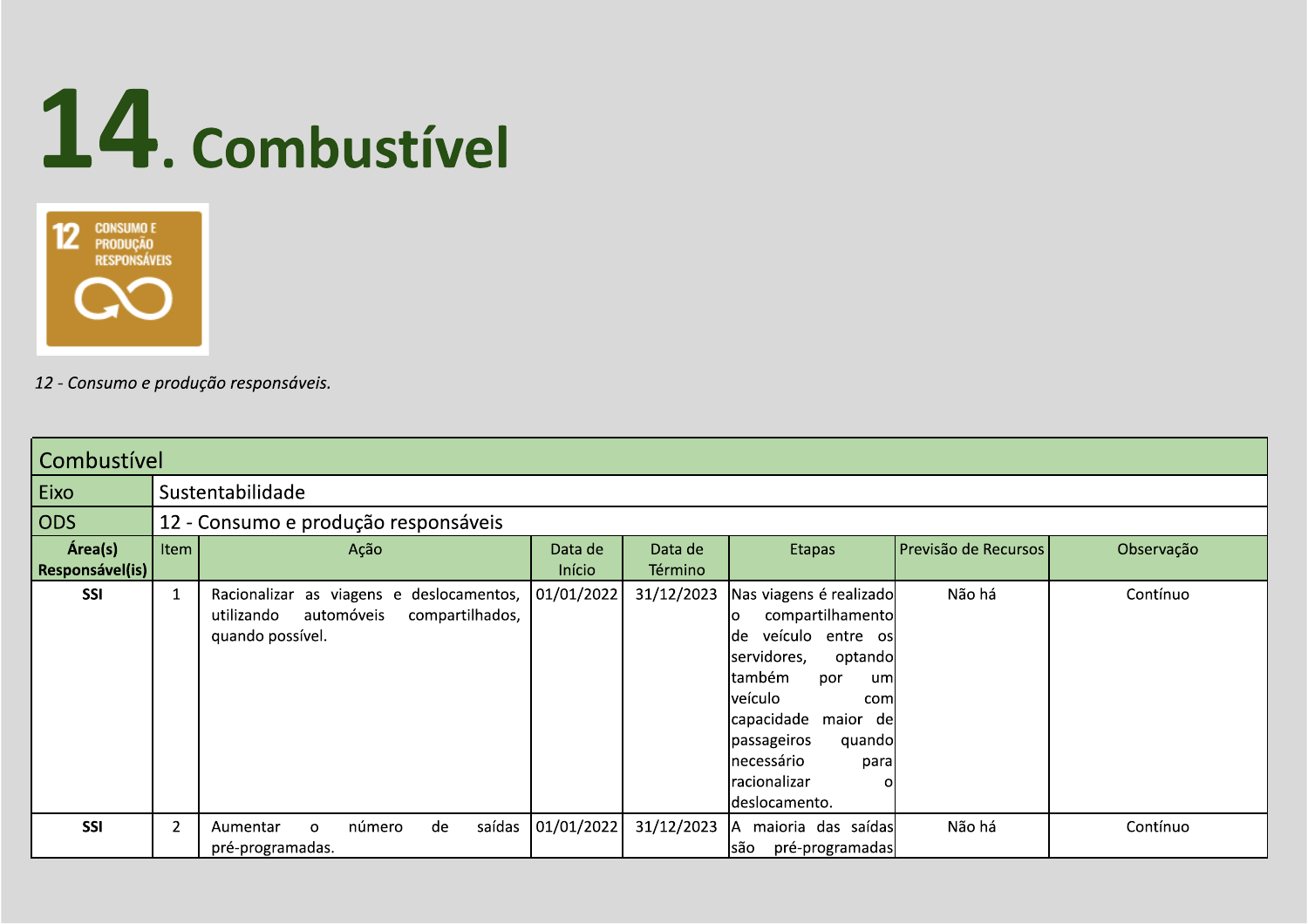|  |  | usol<br><u>lpossibilitando</u><br>$\sim$<br>. . |  |
|--|--|-------------------------------------------------|--|
|  |  | racional                                        |  |
|  |  | compartilhado.                                  |  |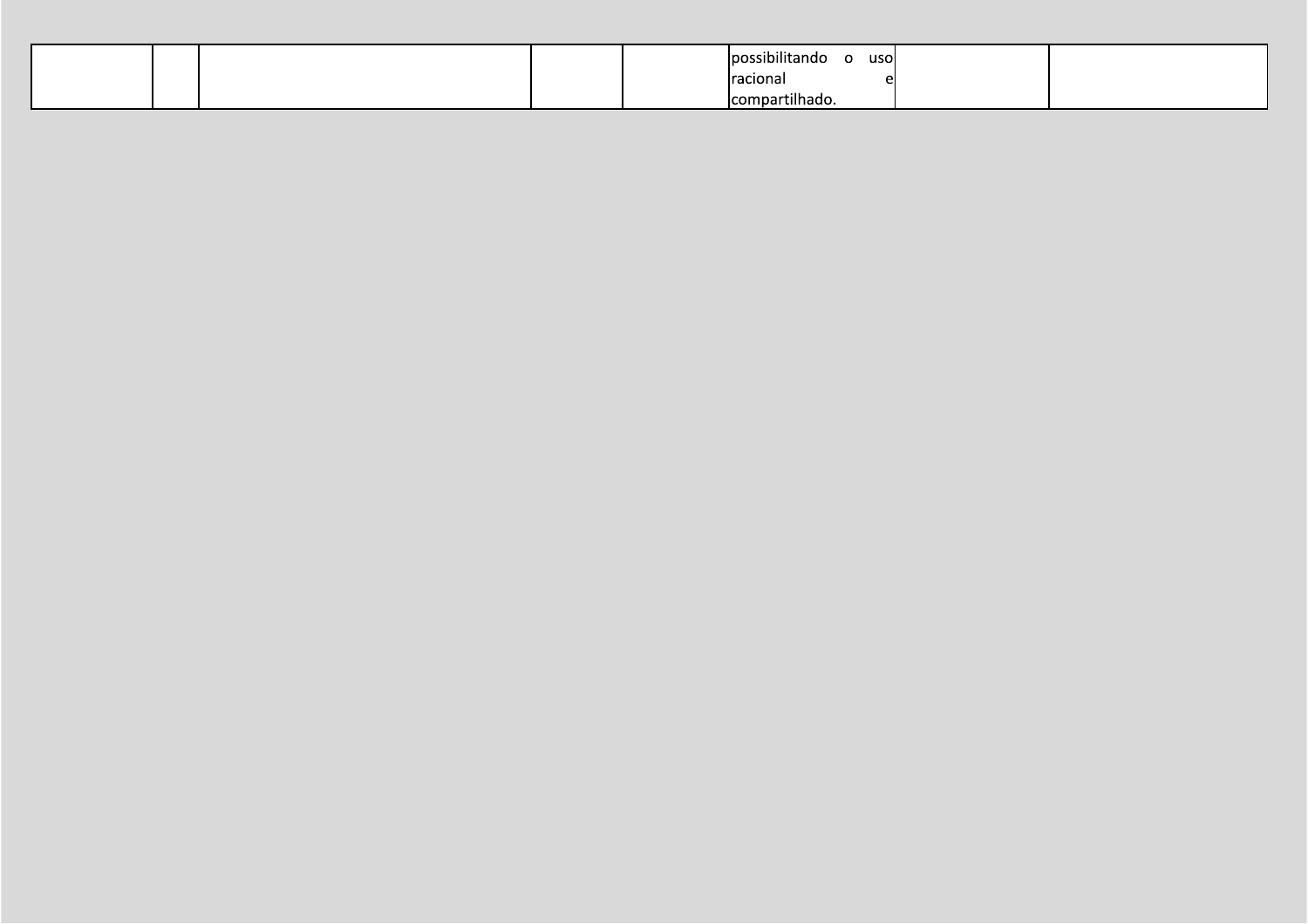## 15. Apoio ao serviço administrativo



| Apoio ao serviço administrativo |      |                                                                                                                                                                                                                                                         |                   |                    |        |                      |            |  |  |
|---------------------------------|------|---------------------------------------------------------------------------------------------------------------------------------------------------------------------------------------------------------------------------------------------------------|-------------------|--------------------|--------|----------------------|------------|--|--|
| Eixo                            |      | Sustentabilidade                                                                                                                                                                                                                                        |                   |                    |        |                      |            |  |  |
| $\overline{\text{ODS}}$         |      | 12 - Consumo e produção responsáveis                                                                                                                                                                                                                    |                   |                    |        |                      |            |  |  |
| Área(s)<br>Responsável(is)      | Item | Ação                                                                                                                                                                                                                                                    | Data de<br>Início | Data de<br>Término | Etapas | Previsão de Recursos | Observação |  |  |
| <b>SEMAP</b>                    |      | Observar que sejam incluídos, sempre que   01/01/2022  <br>possível, critérios de sustentabilidade<br>previstos no Guia de Contratações<br>Sustentáveis da Justiça do Trabalho nos<br>projetos básicos nos itens relacionados aos<br>serviços gráficos. |                   | 31/12/2023         |        | Não há               |            |  |  |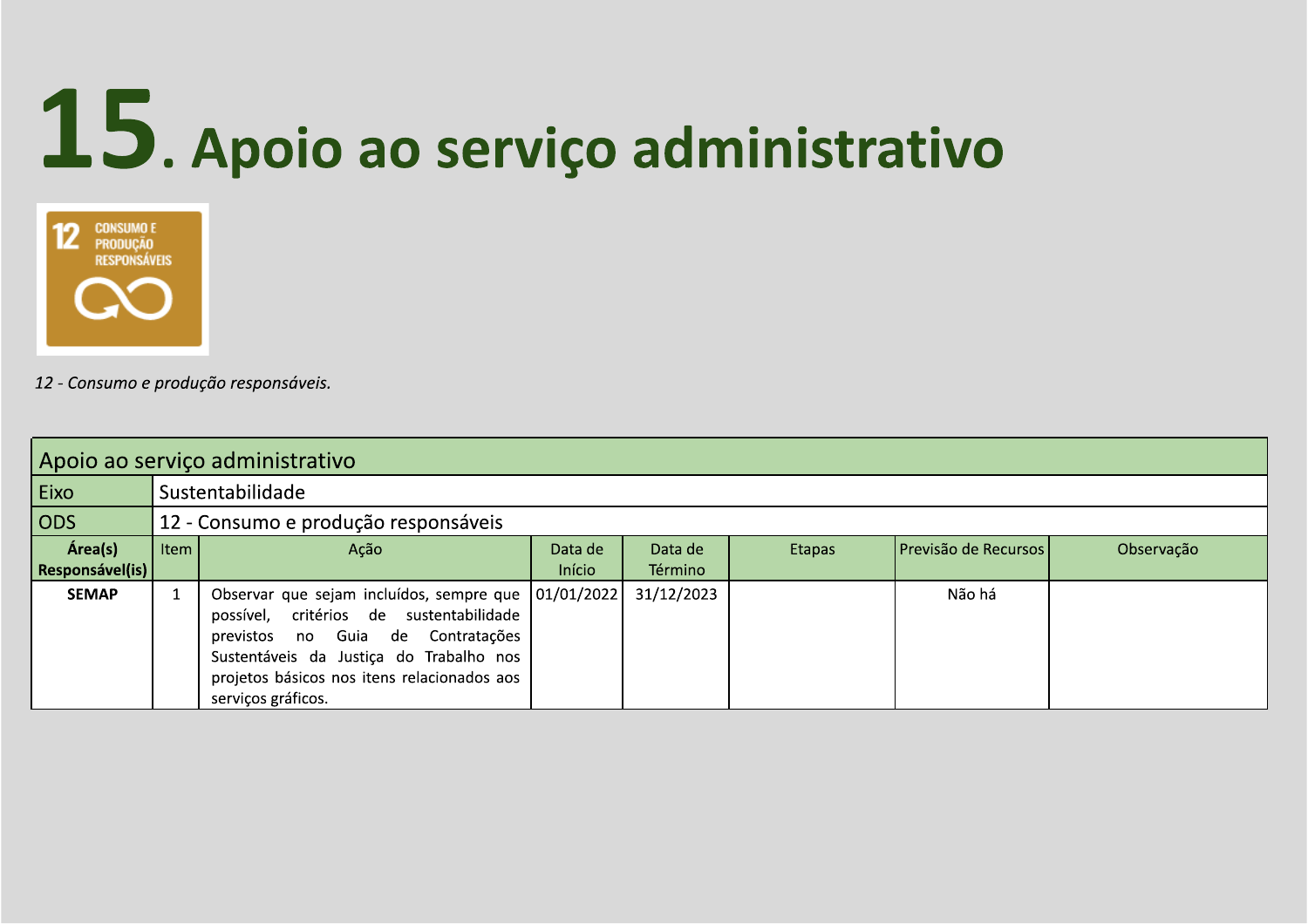# 16. Aquisições e contratações



|                                    | Aquisições e contratações |                                                                                                                                                                                                                                                                                                         |                |                    |        |                      |            |  |  |  |
|------------------------------------|---------------------------|---------------------------------------------------------------------------------------------------------------------------------------------------------------------------------------------------------------------------------------------------------------------------------------------------------|----------------|--------------------|--------|----------------------|------------|--|--|--|
| Eixo                               |                           | Sustentabilidade                                                                                                                                                                                                                                                                                        |                |                    |        |                      |            |  |  |  |
| ODS                                |                           | 12 - Consumo e produção responsáveis                                                                                                                                                                                                                                                                    |                |                    |        |                      |            |  |  |  |
| Área(s)<br><b>Responsável (is)</b> | <b>Item</b>               | Ação                                                                                                                                                                                                                                                                                                    | Data de Início | Data de<br>Término | Etapas | Previsão de Recursos | Observação |  |  |  |
| <b>SELCO</b>                       | $\mathbf{1}$              | Verificar se foram incluídos critérios de<br>sustentabilidade nos projetos básicos /<br>termos de referência.                                                                                                                                                                                           | 01/01/2022     | 31/12/2023         |        | Não há               |            |  |  |  |
| <b>TODAS AS</b><br><b>UNIDADES</b> | $\overline{2}$            | Seguir, sempre que possível, as orientações<br>do Guia de Contratações Sustentáveis da<br>Justiça do Trabalho.                                                                                                                                                                                          | 01/01/2022     | 31/12/2023         |        | Não há               |            |  |  |  |
| <b>BIBLIOTECA</b>                  | 3                         | Nos Pedidos de Livros para aquisição de<br>obras, o Setor de Biblioteca exige das<br>empresas participantes das cotações de<br>preços, a apresentação de certificados ou<br>Declarações que comprovem critérios ou<br>práticas de sustentabilidade adotados na<br>empresa/editora, conforme a Resolução | 01/01/2022     | 31/12/2023         |        | Não há               |            |  |  |  |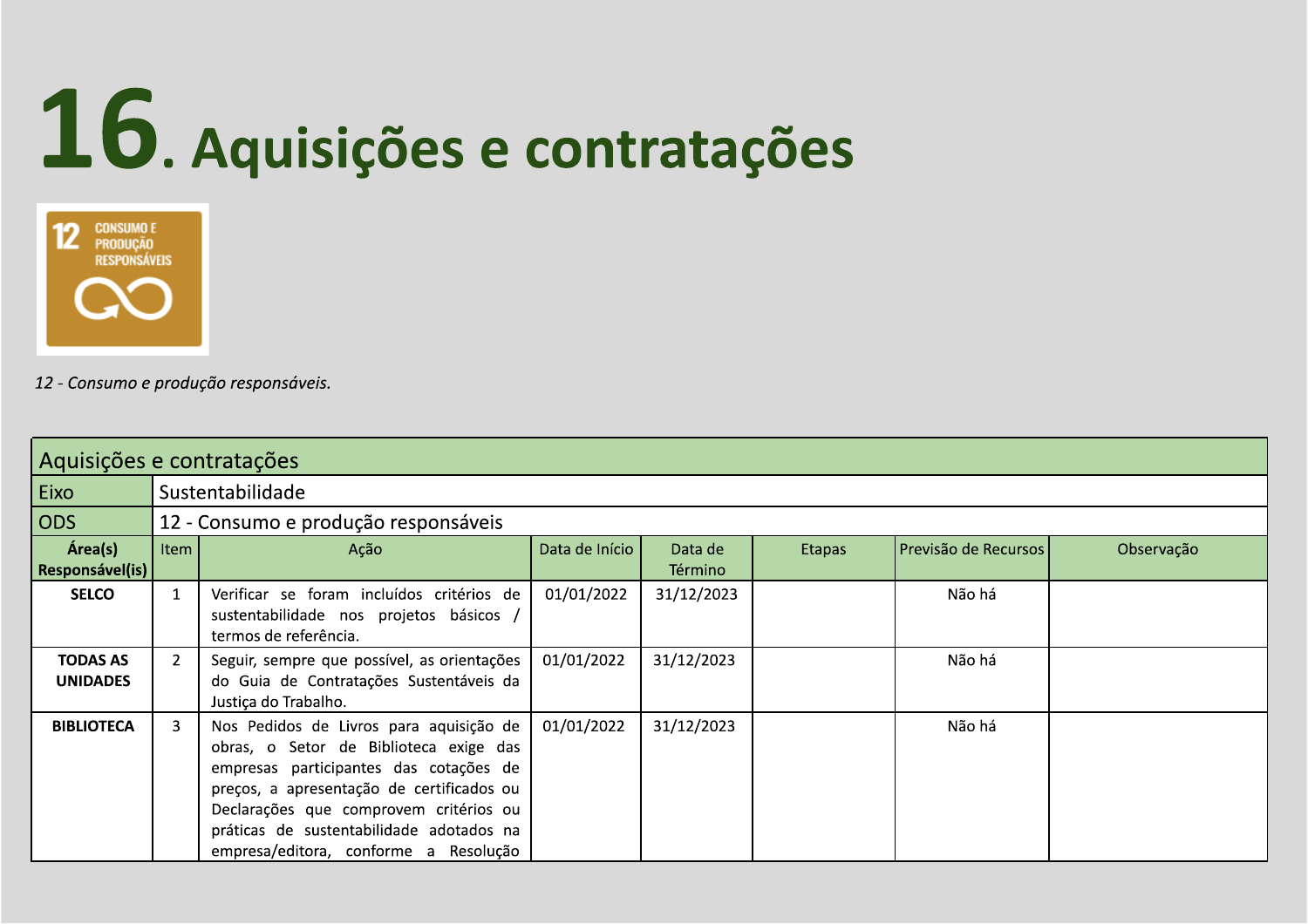|                   |   | CSJT 2013/2012, afirmando atenderem os<br>critérios de qualidade socioambiental e<br>sustentabilidade respeitando às normas de<br>proteção ambiental.                                                                                                                                                                                                                                                                                                       |                 |                 |                                     |  |
|-------------------|---|-------------------------------------------------------------------------------------------------------------------------------------------------------------------------------------------------------------------------------------------------------------------------------------------------------------------------------------------------------------------------------------------------------------------------------------------------------------|-----------------|-----------------|-------------------------------------|--|
| <b>BIBLIOTECA</b> | 4 | Assinatura de plataforma digitais:<br>Assinatura da Plataforma Digital vLex,<br>com cortesia no primeiro ano para<br>vLex Brasil Books and Journals, com<br>120 acessos simultâneos, por um<br>período de 12 meses(Julho 2021 até<br>Julho 2022) - Proad 4998-2021.<br>Assinatura da Plataforma Digital<br>Síntesenet Jurídico, com 30 acessos<br>simultâneos, por um período de 12<br>meses (agosto 2021 a agosto 2022) -<br>Proads 5000/2021 e 8289/2021. | Em<br>andamento | Em<br>andamento | Plano de Aquisição e<br>Contratação |  |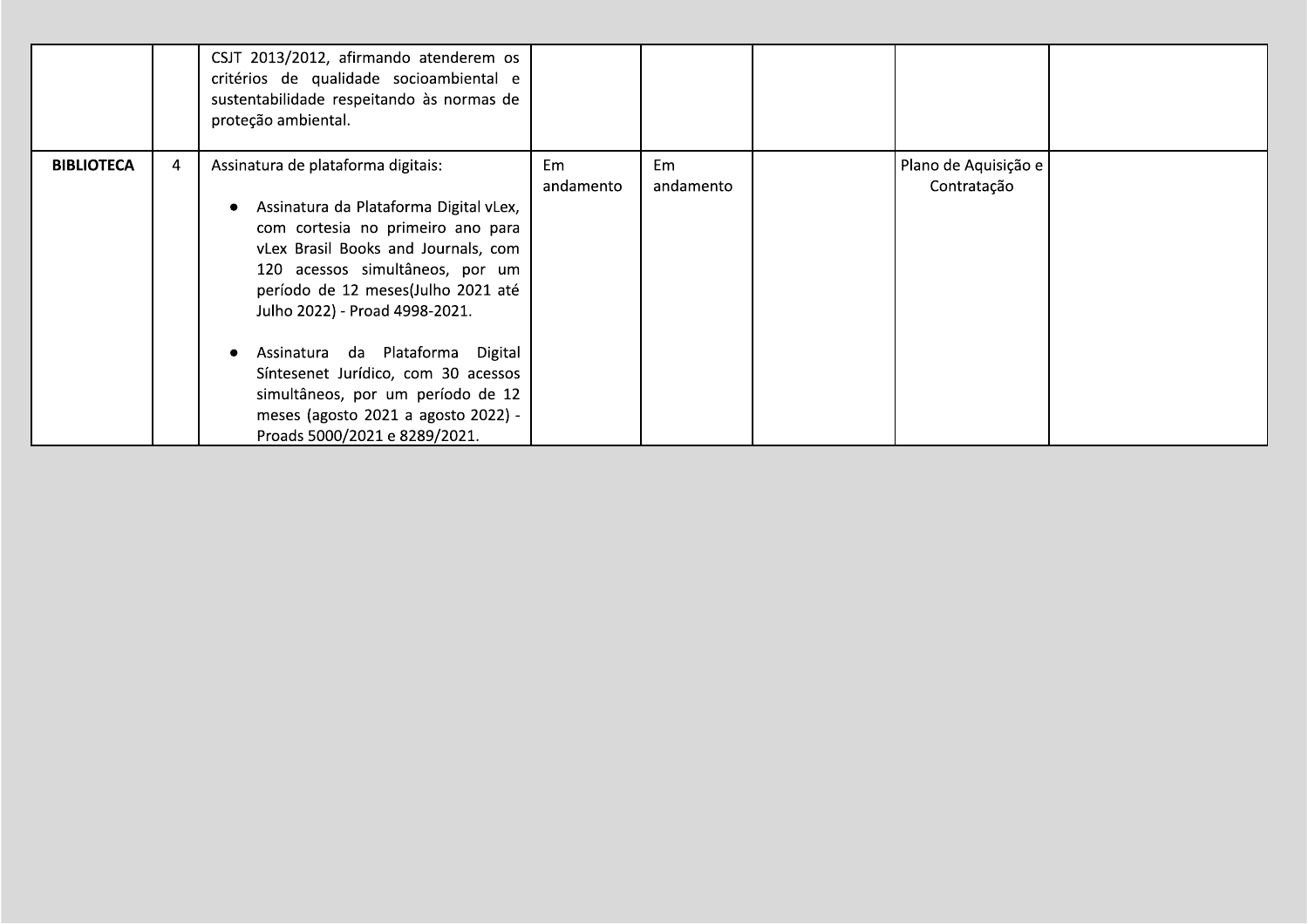# 17. Qualidade de vida



- 3 Saúde e bem-estar;
- 4 Educação de qualidade;
- 5 Igualdade de gênero;
- 10 Redução das desigualdades;
- 16 Paz, justiça e instituições eficazes.

|                 | Qualidade de vida              |                                           |            |                |               |                      |            |  |  |
|-----------------|--------------------------------|-------------------------------------------|------------|----------------|---------------|----------------------|------------|--|--|
| Eixo            |                                | Sustentabilidade                          |            |                |               |                      |            |  |  |
| <b>ODS</b>      |                                | 3 - Saúde e bem-estar                     |            |                |               |                      |            |  |  |
|                 |                                | 4 - Educação de qualidade                 |            |                |               |                      |            |  |  |
|                 |                                | 5 - Igualdade de gênero                   |            |                |               |                      |            |  |  |
|                 | 10 - Redução das desigualdades |                                           |            |                |               |                      |            |  |  |
|                 |                                | 16 - Paz, Justiça e Instituições Eficazes |            |                |               |                      |            |  |  |
| Área(s)         | Item                           | Ação                                      | Data de    | Data de        | <b>Etapas</b> | Previsão de Recursos | Observação |  |  |
| Responsável(is) |                                |                                           | Início     | <b>Término</b> |               |                      |            |  |  |
| <b>SAUDE</b>    |                                | Realizar campanhas e/ou capacitação que   | 01/01/2022 | 31/12/2023     |               | Plano de Capacitação |            |  |  |
| <b>SEDUC</b>    |                                | promovam a qualidade de vida, tais como:  |            |                |               |                      |            |  |  |
| <b>EJUD</b>     |                                | Janeiro Branco, Março Roxo, Abril Verde,  |            |                |               |                      |            |  |  |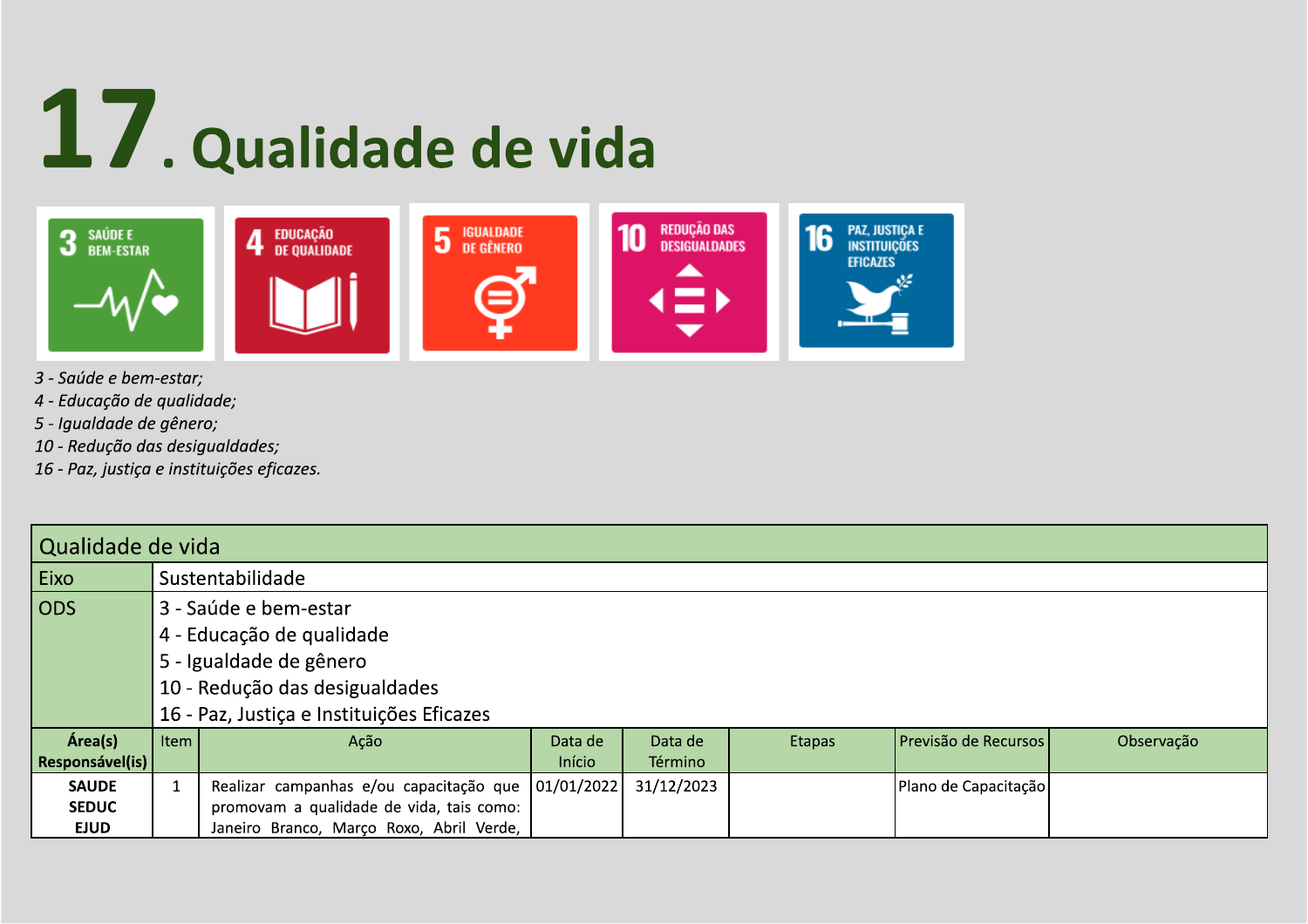|                                             |                | Setembro<br>Amarelo,<br>Outubro<br>Rosa,<br>Novembro Azul, Dezembro Vermelho etc.                                                                                                                                                                                                                                                                                                                                         |                   |            |                                                                                                                                          |                      |          |
|---------------------------------------------|----------------|---------------------------------------------------------------------------------------------------------------------------------------------------------------------------------------------------------------------------------------------------------------------------------------------------------------------------------------------------------------------------------------------------------------------------|-------------------|------------|------------------------------------------------------------------------------------------------------------------------------------------|----------------------|----------|
| <b>SAUDE</b>                                | $\overline{2}$ | Realizar campanhas solidárias, tais como:<br>Campanha do Agasalho, Campanha de<br>Doação de Alimentos etc.                                                                                                                                                                                                                                                                                                                | 01/01/2022        | 31/12/2023 |                                                                                                                                          | Não há               |          |
| <b>SAUDE</b>                                |                | Incentivar a participação nos programas de   01/01/2022  <br>qualidade de vida desenvolvidos pela<br>Coordenadoria de Saúde.                                                                                                                                                                                                                                                                                              |                   | 31/12/2023 |                                                                                                                                          | Não há               |          |
| <b>SAUDE</b><br><b>SEDUC</b><br><b>EJUD</b> | 3              | Manter ações e<br>programas<br>capacitações permanentes de promoção e<br>proteção à saúde de magistrados e<br>servidores, tais como: Programa de controle<br>médico e saúde ocupacional, Programa de<br>Orientação Ergonômica, Programa de<br>Ginástica Laboral, Programa Saúde Plena e<br>Longevidade Programa de Saúde Mental e<br>Bem-Estar Psicossocial, Programa de<br>Preparação para Aposentadoria.                | e/ou   01/01/2022 | 31/12/2023 |                                                                                                                                          | Plano de Capacitação |          |
| <b>BIBLIOTECA</b>                           | 4              | Projeto Troca-Troca de Livros<br>O Projeto Troca-Troca de Livros incentiva o<br>desapego e a reutilização de livros usados<br>de forma sustentável e prazerosa, pois<br>estimula a leitura e a troca de livros usados<br>ao invés da compra de novos livros. Os<br>usuários podem doar ou trocar livros em<br>bom estado de conservação e de gêneros<br>literários como romance, conto, crônica,<br>poesia, entre outros. | Contínuo          | Contínuo   | A relação dos livros<br>disponíveis para a<br>troca está na página<br>Setor<br>do<br>de<br>Biblioteca.                                   | Não há               | Contínuo |
| <b>BIBLIOTECA</b>                           | 5              | Semana Nacional do Livro e da Biblioteca<br>Evento realizado pelo Setor de Biblioteca<br>sempre no mês de outubro de cada ano com<br>ações que tem o objetivo de incentivar a<br>leitura, divulgar os serviços oferecidos pelo<br>Setor de Biblioteca, promover a integração e<br>descontração entre os servidores, prestigiar<br>os usuários e estimular o desapego,                                                     | Contínuo          | Contínuo   | Campanha<br>de<br>arrecadação<br>de<br>livros e material<br>escolar para doação<br>ASSOCIAÇÃO<br>à<br>PRÓ-BREJARU e a<br>RECICLA FLORIPA | Não há               | Contínuo |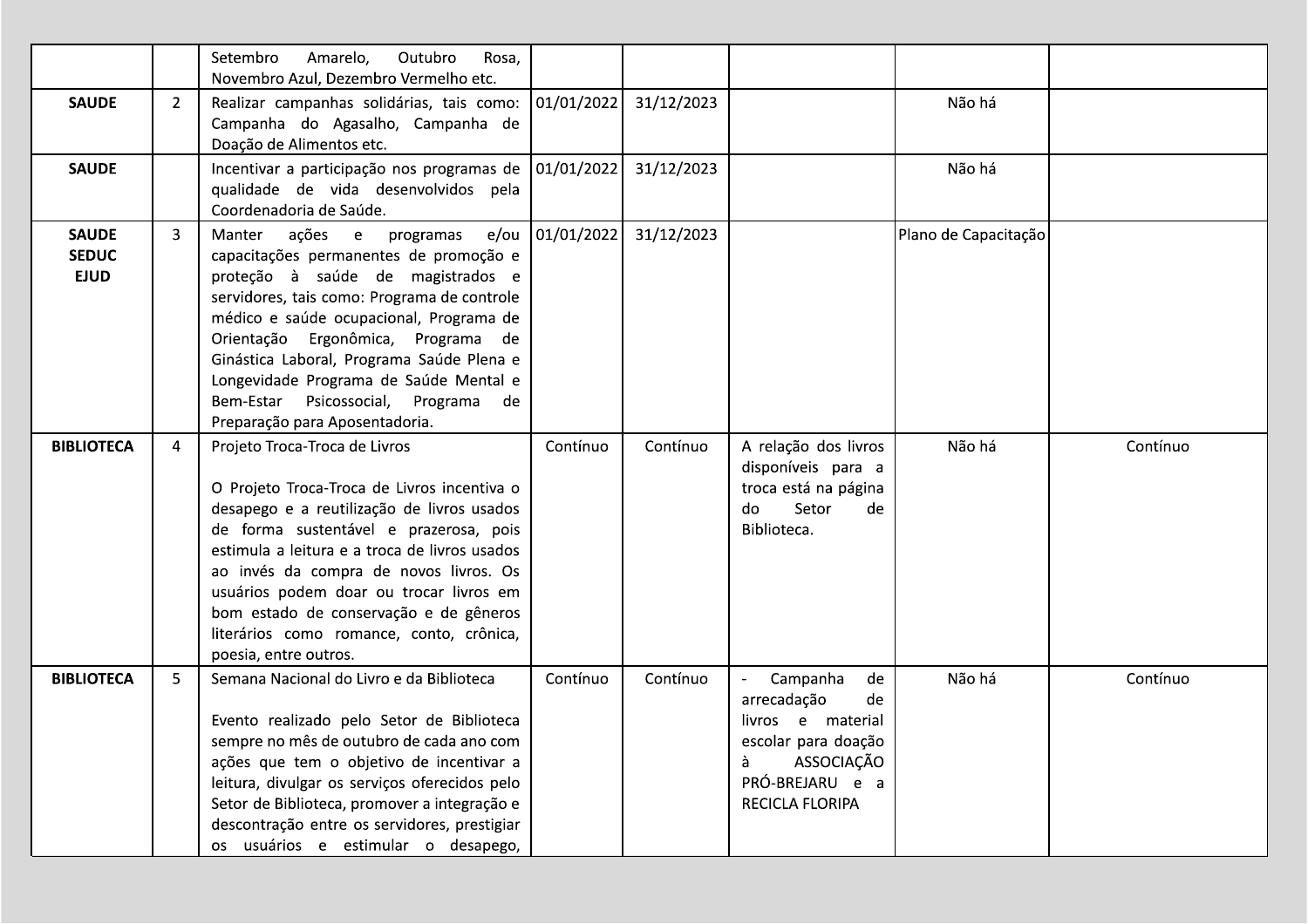| colaborando com o Projeto Troca-Troca dos | Bibliobazar ou<br>$\overline{a}$    |  |
|-------------------------------------------|-------------------------------------|--|
| Livros e ações sociais.                   | Bazar na Biblioteca                 |  |
|                                           | OU BRECHOTECA                       |  |
|                                           |                                     |  |
|                                           | - Exposição de Arte                 |  |
|                                           | objetos<br>com                      |  |
|                                           | reciclados - Recicla                |  |
|                                           | Floripa - Museu do                  |  |
|                                           | Lixo da COMCAP                      |  |
|                                           |                                     |  |
|                                           | - Promover oficinas                 |  |
|                                           | que ensinem a                       |  |
|                                           | reutilizar materiais                |  |
|                                           | fazendo<br>arte e                   |  |
|                                           | objetos<br>$\overline{\phantom{m}}$ |  |
|                                           | Reciclateca<br>e                    |  |
|                                           | arteterapia.                        |  |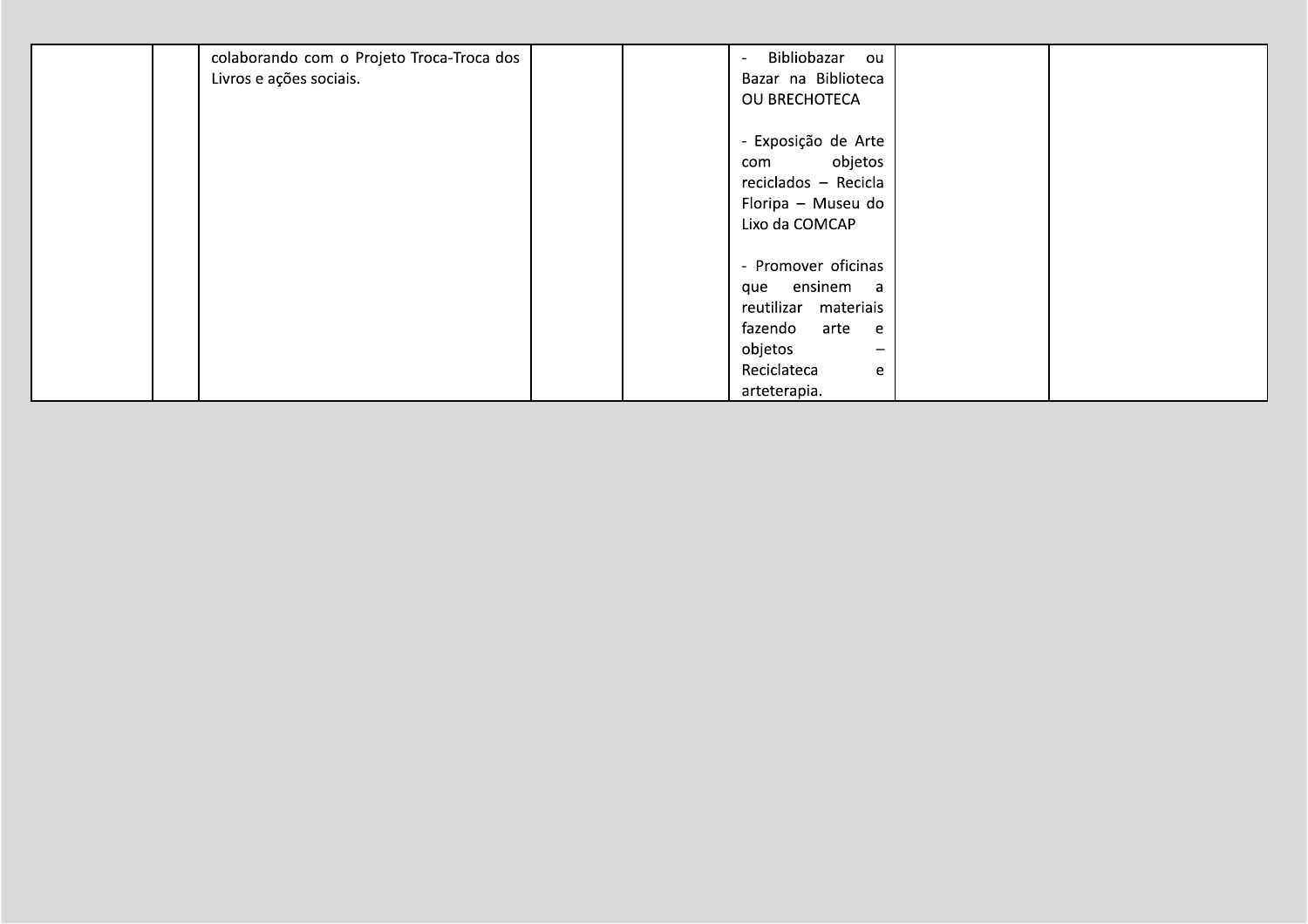# 18. Capacitação em sustentabilidade

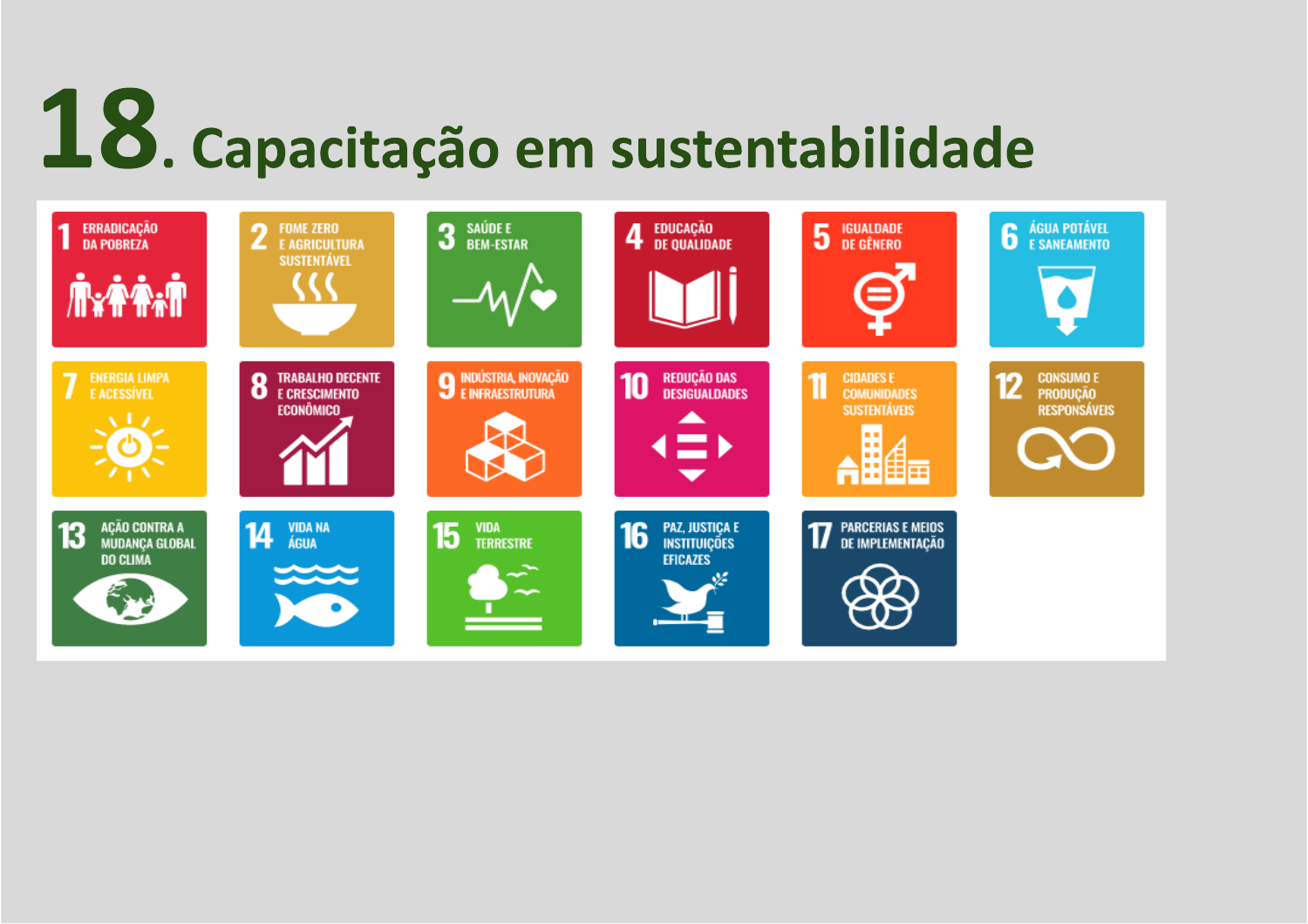- 1 Erradicação da pobreza;
- 2 Fome zero e agricultura sustentável;
- 3 Saúde e bem-estar;
- 4 Educação de qualidade;
- 5 Iqualdade de gênero;
- 6 Água potável e saneamento;
- 7 Energia limpa e acessível;
- 8 Trabalho decente e crescimento econômico;
- 9 Indústria, inovação e infraestrutura;
- 10 Redução das desigualdades;
- 11 Cidades e comunidades sustentáveis;
- 12 Consumo e produção responsáveis;
- 13 Ação contra a mudança global do clima;
- 14 Vida na água;
- 15 Vida na terra;
- 16 Paz, justiça e instituições eficazes;
- 17 Parcerias e meios de implementação.

|            | Capacitação em sustentabilidade              |  |  |  |  |  |  |  |
|------------|----------------------------------------------|--|--|--|--|--|--|--|
| Eixo       | Sustentabilidade                             |  |  |  |  |  |  |  |
| <b>ODS</b> | 1 - Erradicação da pobreza                   |  |  |  |  |  |  |  |
|            | 2 - Fome zero e agricultura sustentável      |  |  |  |  |  |  |  |
|            | 3 - Saúde e bem-estar                        |  |  |  |  |  |  |  |
|            | 4 - Educação de qualidade                    |  |  |  |  |  |  |  |
|            | 5 - Igualdade de gênero                      |  |  |  |  |  |  |  |
|            | 6 - Água potável e saneamento                |  |  |  |  |  |  |  |
|            | 7 - Energia limpa e acessível                |  |  |  |  |  |  |  |
|            | 8 - Trabalho decente e crescimento econômico |  |  |  |  |  |  |  |
|            | 9 - Indústria, inovação e infraestrutura     |  |  |  |  |  |  |  |
|            | 10 - Redução das desigualdades               |  |  |  |  |  |  |  |
|            | 11 - Cidades e comunidades sustentáveis      |  |  |  |  |  |  |  |
|            | 12 - Consumo e produção responsáveis         |  |  |  |  |  |  |  |
|            |                                              |  |  |  |  |  |  |  |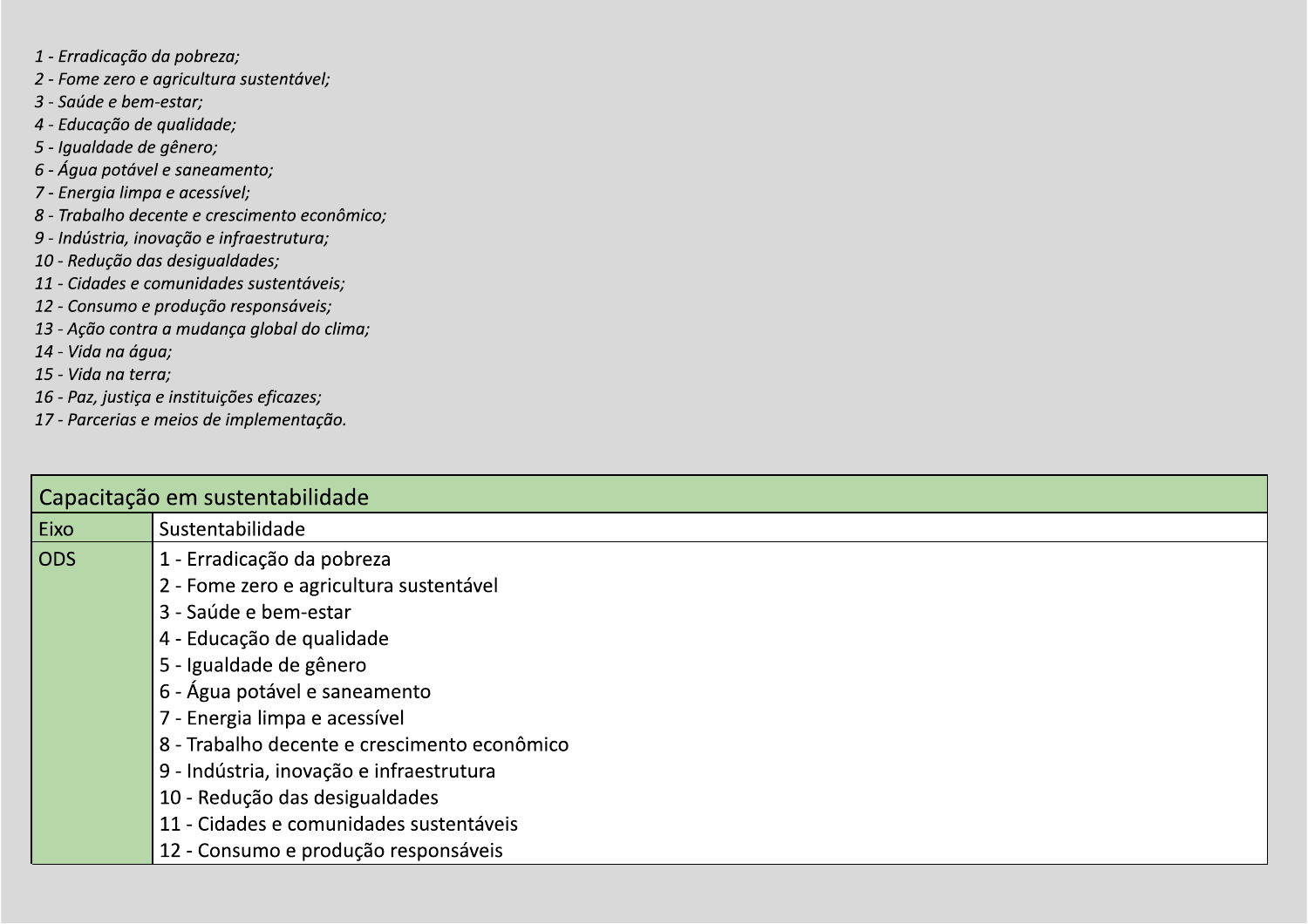|                 |      | 13 - Ação contra a mudança global do clima   |            |            |               |                      |            |  |  |  |
|-----------------|------|----------------------------------------------|------------|------------|---------------|----------------------|------------|--|--|--|
|                 |      | 14 - Vida na água                            |            |            |               |                      |            |  |  |  |
|                 |      | 15 - Vida terrestre                          |            |            |               |                      |            |  |  |  |
|                 |      | 16 - Paz, Justiça e Instituições Eficazes    |            |            |               |                      |            |  |  |  |
|                 |      | 17 - Parcerias e meios de implementação      |            |            |               |                      |            |  |  |  |
| Área(s)         | Item | Ação                                         | Data de    | Data de    | <b>Etapas</b> | Previsão de Recursos | Observação |  |  |  |
| Responsável(is) |      |                                              | Início     | Término    |               |                      |            |  |  |  |
| SEGEST /        |      | Realizar a capacitação e a sensibilização de | 01/01/2022 | 31/12/2023 |               | Plano de Capacitação |            |  |  |  |
| <b>USAMB</b>    |      | modo a promover a sustentabilidade em        |            |            |               |                      |            |  |  |  |
| <b>SEDUC</b>    |      | seus três pilares: ambiental, social e       |            |            |               |                      |            |  |  |  |
| <b>EJUD</b>     |      | econômico.                                   |            |            |               |                      |            |  |  |  |
| SEGEST/USAMB    |      | Divulgar o Plano de Logística Sustentável -  | 01/01/2022 | 31/12/2023 |               | Não há               |            |  |  |  |
|                 |      | PLS do TRT da 12ª Região.                    |            |            |               |                      |            |  |  |  |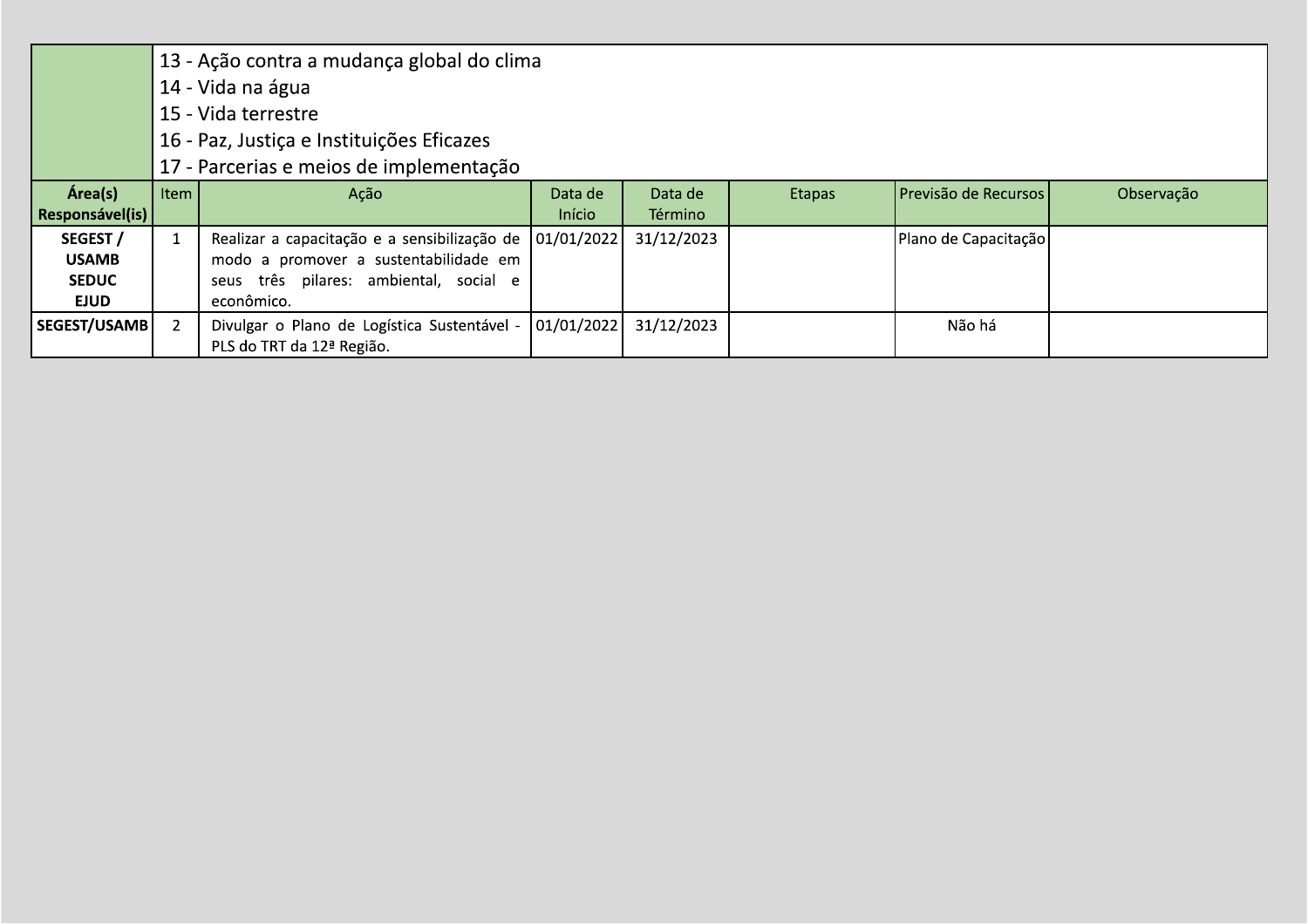### Eixo Acessibilidade e Inclusão

### 1. Gestão da Acessibilidade e Inclusão



| Gestão da Acessibilidade e Inclusão |                                |                                                     |         |            |               |                      |            |  |  |
|-------------------------------------|--------------------------------|-----------------------------------------------------|---------|------------|---------------|----------------------|------------|--|--|
| Eixo                                |                                | Acessibilidade e Inclusão                           |         |            |               |                      |            |  |  |
| ODS                                 | 10 - Redução das desigualdades |                                                     |         |            |               |                      |            |  |  |
| Área(s)                             | Item                           | Ação                                                | Data de | Data de    | <b>Etapas</b> | Previsão de Recursos | Observação |  |  |
| <b>Responsável(is)</b>              |                                |                                                     | Início  | Término    |               |                      |            |  |  |
| <b>SGP/SIGEB</b>                    |                                | Acompanhar a quantidade de pessoas com   01/01/2022 |         | 31/12/2023 |               | Não há               |            |  |  |
| <b>SECAD / SERGE</b>                |                                | deficiência em todo o quadro de pessoal e           |         |            |               |                      |            |  |  |
|                                     |                                | de força de trabalho auxiliar do TRT da 12ª         |         |            |               |                      |            |  |  |
|                                     |                                | Região.                                             |         |            |               |                      |            |  |  |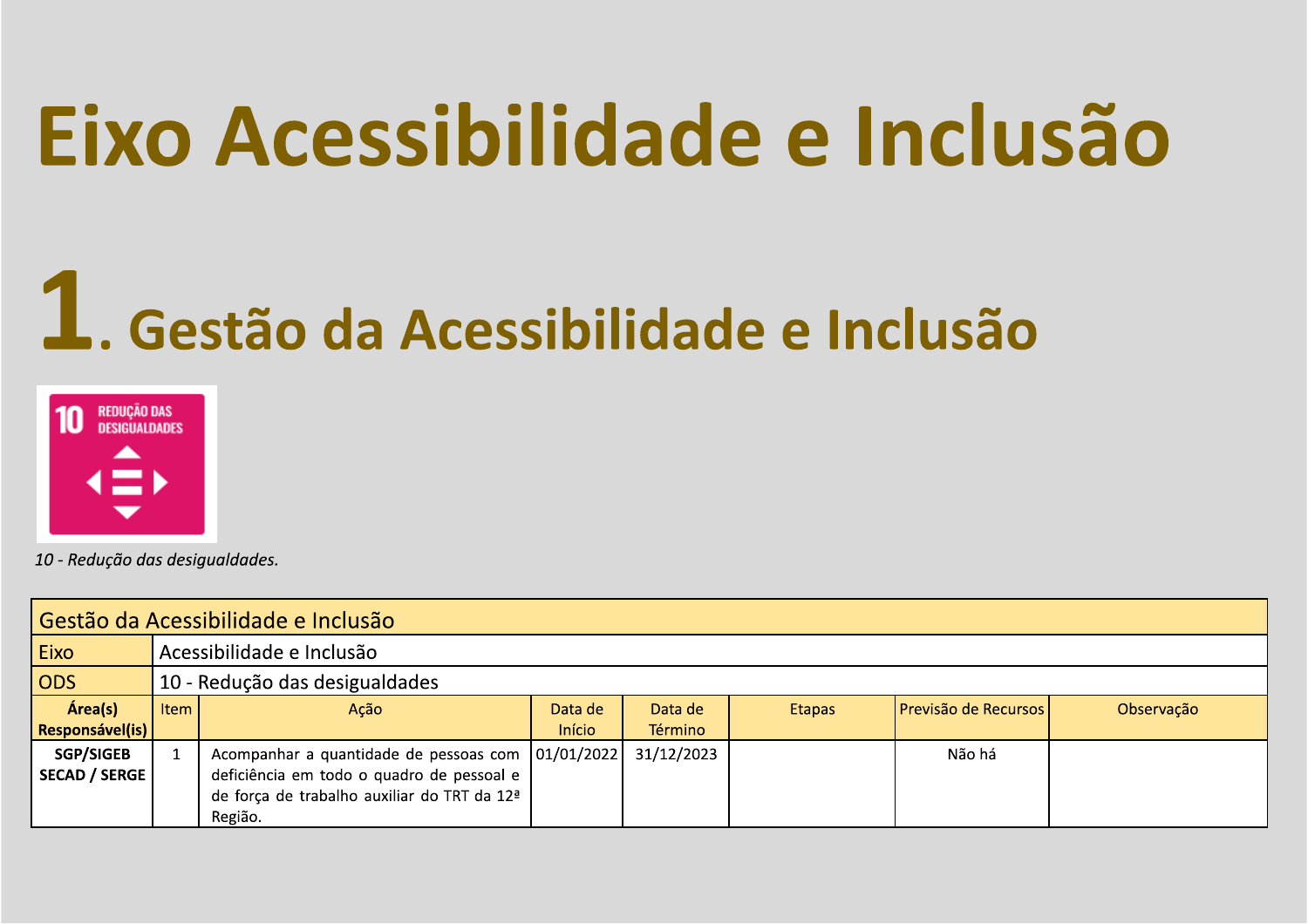# 2. Acessibilidade em serviços



4 - Educação de qualidade;

| Acessibilidade em serviços |      |                                                              |         |            |               |                      |            |  |  |
|----------------------------|------|--------------------------------------------------------------|---------|------------|---------------|----------------------|------------|--|--|
| Eixo                       |      | Acessibilidade e Inclusão                                    |         |            |               |                      |            |  |  |
| <b>ODS</b>                 |      | 4 - Educação de qualidade                                    |         |            |               |                      |            |  |  |
|                            |      | 10 - Redução das desigualdades                               |         |            |               |                      |            |  |  |
| Área(s)                    | Item | Ação                                                         | Data de | Data de    | <b>Etapas</b> | Previsão de Recursos | Observação |  |  |
| Responsável(is)            |      |                                                              | Início  | Término    |               |                      |            |  |  |
| SECOM                      |      | capacitação de $ 01/01/2022 $<br>Realizar a sensibilização / |         | 31/12/2023 |               | Plano de Capacitação |            |  |  |
| <b>SEDUC</b>               |      | modo a promover a acessibilidade e                           |         |            |               |                      |            |  |  |
| <b>EJUD</b>                |      | inclusão.                                                    |         |            |               |                      |            |  |  |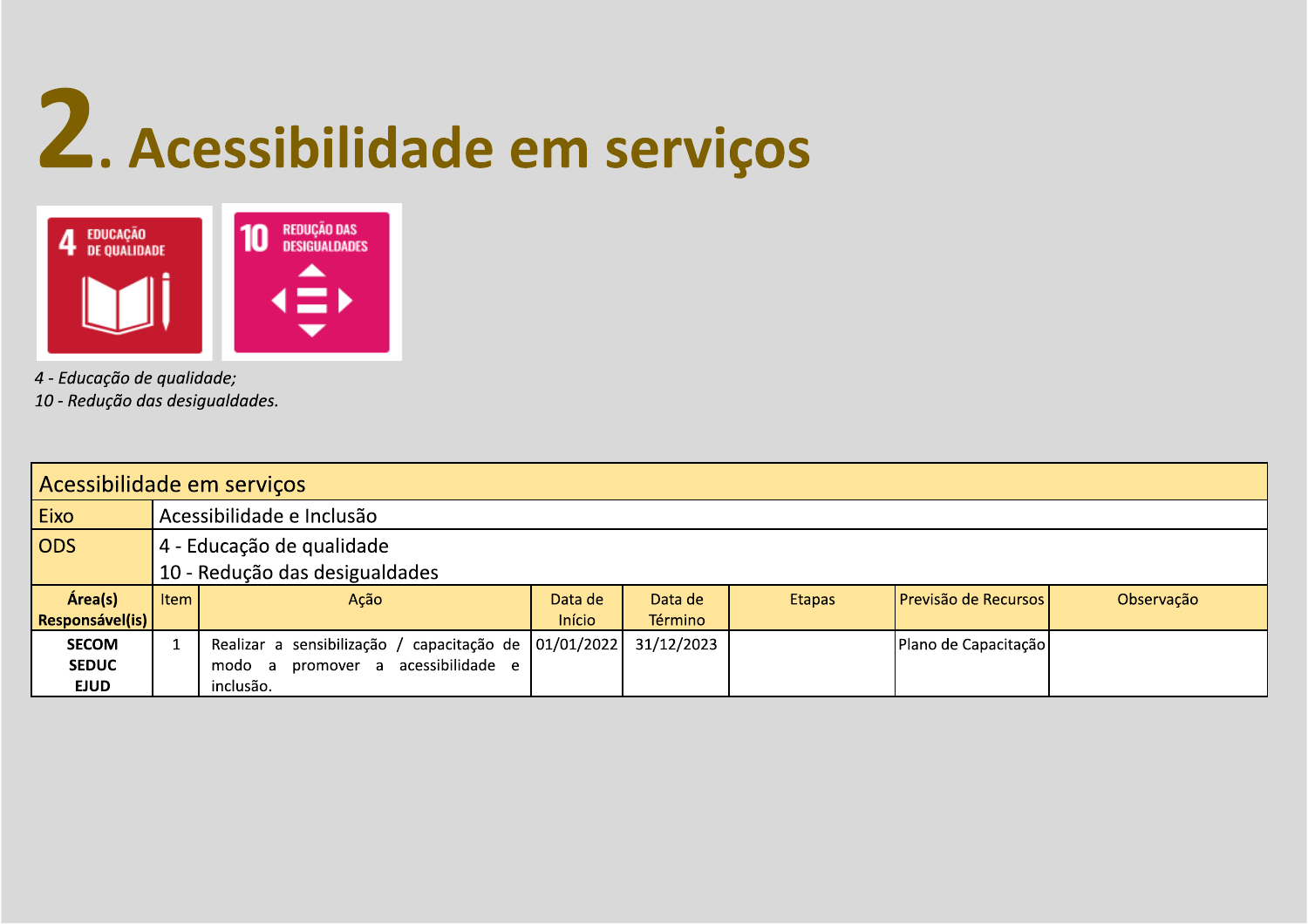## 3. Acessibilidade comunicacional



| Acessibilidade comunicacional                                                    |                                |                                                                                                                                                                      |                          |                           |               |                      |            |  |  |  |
|----------------------------------------------------------------------------------|--------------------------------|----------------------------------------------------------------------------------------------------------------------------------------------------------------------|--------------------------|---------------------------|---------------|----------------------|------------|--|--|--|
| Eixo                                                                             | Acessibilidade e Inclusão      |                                                                                                                                                                      |                          |                           |               |                      |            |  |  |  |
| <b>ODS</b>                                                                       | 10 - Redução das desigualdades |                                                                                                                                                                      |                          |                           |               |                      |            |  |  |  |
| Área(s)<br>Responsável(is)                                                       | Item                           | Ação                                                                                                                                                                 | Data de<br><b>Início</b> | Data de<br><b>Término</b> | <b>Etapas</b> | Previsão de Recursos | Observação |  |  |  |
| <b>SECOM</b>                                                                     | $\mathbf{1}$                   | Realizar estudos de modo a possibilitar a<br>produção de vídeos produzidos pelo TRT da<br>12 <sup>ª</sup> Região com recursos de acessibilidade.                     | 01/01/2022               | 31/12/2023                |               | Não há               |            |  |  |  |
| <b>SECOM</b>                                                                     | $2^{\circ}$                    | Realizar estudos de modo a possibilitar a   01/01/2022  <br>disponibilização de matérias jornalísticas<br>produzidas pelo TRT da 12ª Região em<br>formato acessível. |                          | 31/12/2023                |               | Não há               |            |  |  |  |
| <b>SEDUC</b><br><b>EJUD</b><br><b>SETIC</b><br><b>CERIMONIAL</b><br><b>SAUDE</b> | 3                              | Realizar estudos de modo a possibilitar a<br>disponibilização de eventos realizados pelo<br>TRT da 12ª Região em formato acessível.                                  | 01/01/2022               | 31/12/2023                |               | Não há               |            |  |  |  |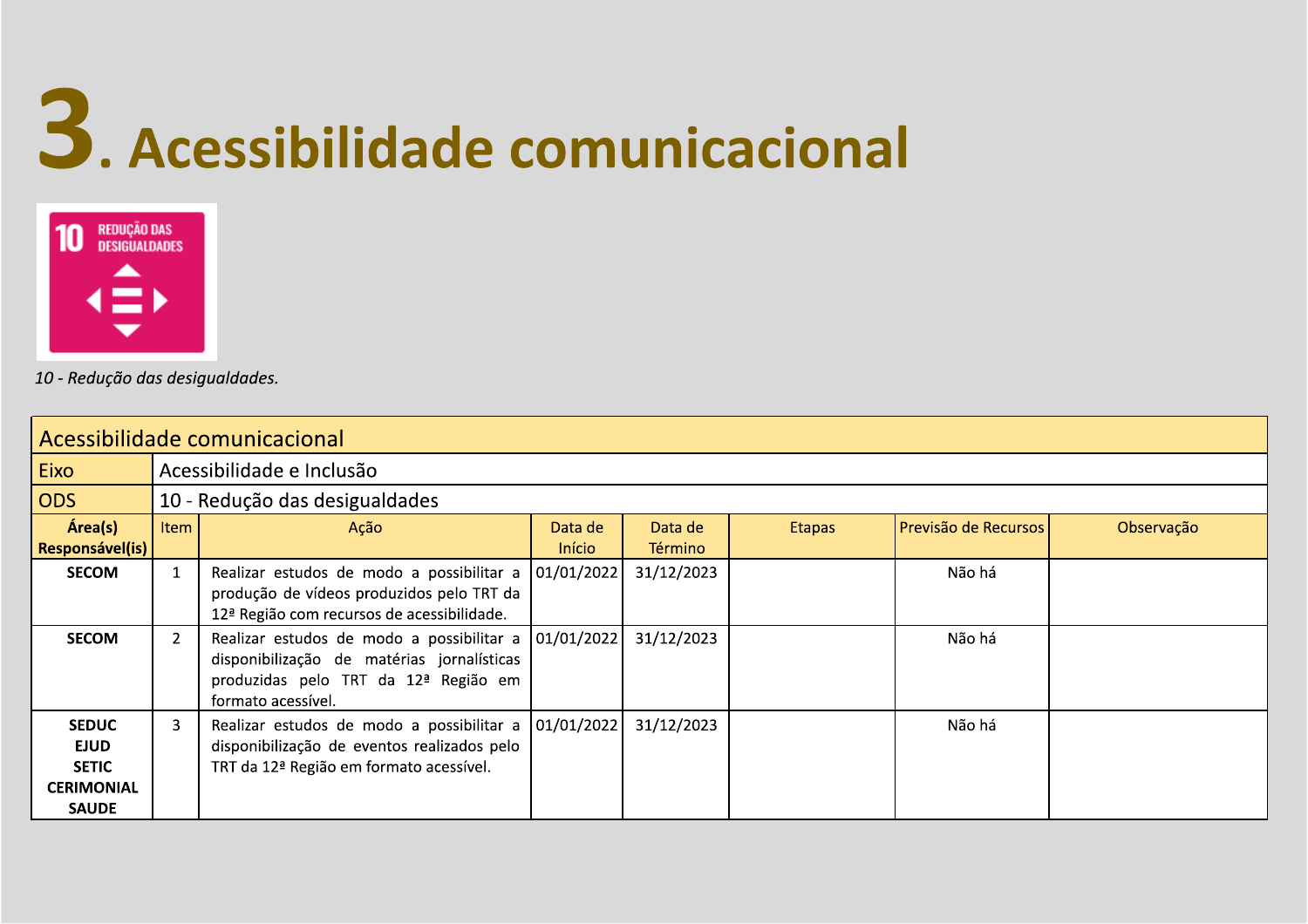### 4. Acessibilidade tecnológica



| Acessibilidade tecnológica |                                |                                              |               |            |               |                      |            |  |  |
|----------------------------|--------------------------------|----------------------------------------------|---------------|------------|---------------|----------------------|------------|--|--|
| <b>Eixo</b>                |                                | Acessibilidade e Inclusão                    |               |            |               |                      |            |  |  |
| ODS                        | 10 - Redução das desigualdades |                                              |               |            |               |                      |            |  |  |
| Área(s)                    | <b>Item</b>                    | Ação                                         | Data de       | Data de    | <b>Etapas</b> | Previsão de Recursos | Observação |  |  |
| <b>Responsável(is)</b>     |                                |                                              | <b>Início</b> | Término    |               |                      |            |  |  |
| <b>SETIC</b>               |                                | Realizar a medição de acessibilidade do site | 01/01/2022    | 31/12/2023 |               | Não há               |            |  |  |
|                            |                                | do TRT da 12ª Região.                        |               |            |               |                      |            |  |  |
| <b>SETIC</b>               |                                | melhorar<br>Realizar<br>estudos<br>para      | 01/01/2022    | 31/12/2023 |               | Não há               |            |  |  |
|                            |                                | acessibilidade do site do TRT da 12ª Região. |               |            |               |                      |            |  |  |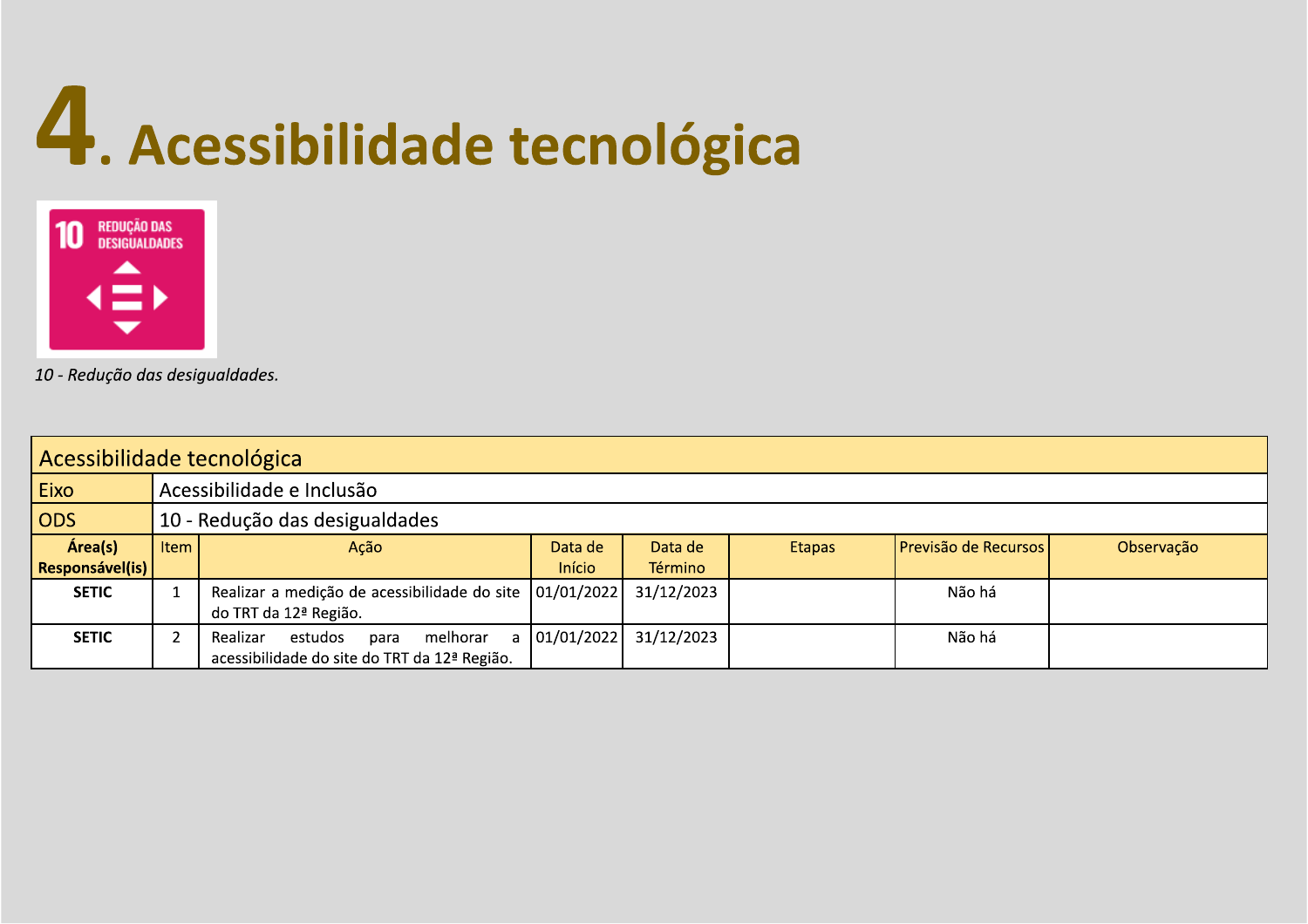# 5. Acessibilidade urbanística e arquitetônica

### REDUÇÃO DAS<br>DESIGUALDADES **CIDADES E COMUNIDADES SUSTENTÁVEIS**

5 - Iqualdade de gênero; 11 - Cidades e comunidades sustentáveis.

A acessibilidade arquitetônica e urbanística dos prédios do Poder Judiciário será mensurada de acordo com critérios previstos em normas técnicas pertinentes e na Resolução CNJ nº 401/2021, mediante avaliação periódica quinquenal, a ser coordenada pelo CNJ, a partir do diagnóstico prévio previsto no art. 33 da Resolução CNJ nº 401/2021.

| Acessibilidade urbanística e arquitetônica |                                         |                                                                                                                                                                            |               |            |               |                      |            |  |  |
|--------------------------------------------|-----------------------------------------|----------------------------------------------------------------------------------------------------------------------------------------------------------------------------|---------------|------------|---------------|----------------------|------------|--|--|
| Eixo                                       |                                         | Acessibilidade e Inclusão                                                                                                                                                  |               |            |               |                      |            |  |  |
| <b>ODS</b>                                 |                                         | 10 - Redução das desigualdades                                                                                                                                             |               |            |               |                      |            |  |  |
|                                            | 11 - Cidades e comunidades sustentáveis |                                                                                                                                                                            |               |            |               |                      |            |  |  |
| Área(s)                                    | Item                                    | Ação                                                                                                                                                                       | Data de       | Data de    | <b>Etapas</b> | Previsão de Recursos | Observação |  |  |
| Responsável(is)                            |                                         |                                                                                                                                                                            | <b>Início</b> | Término    |               |                      |            |  |  |
| <b>SPO</b>                                 |                                         | Realizar reformas e construções de acordo   01/01/2022  <br>com critérios de acessibilidade previstos em<br>normas técnicas pertinentes e na Resolução<br>CNJ nº 401/2021. |               | 31/12/2023 |               | Não há               |            |  |  |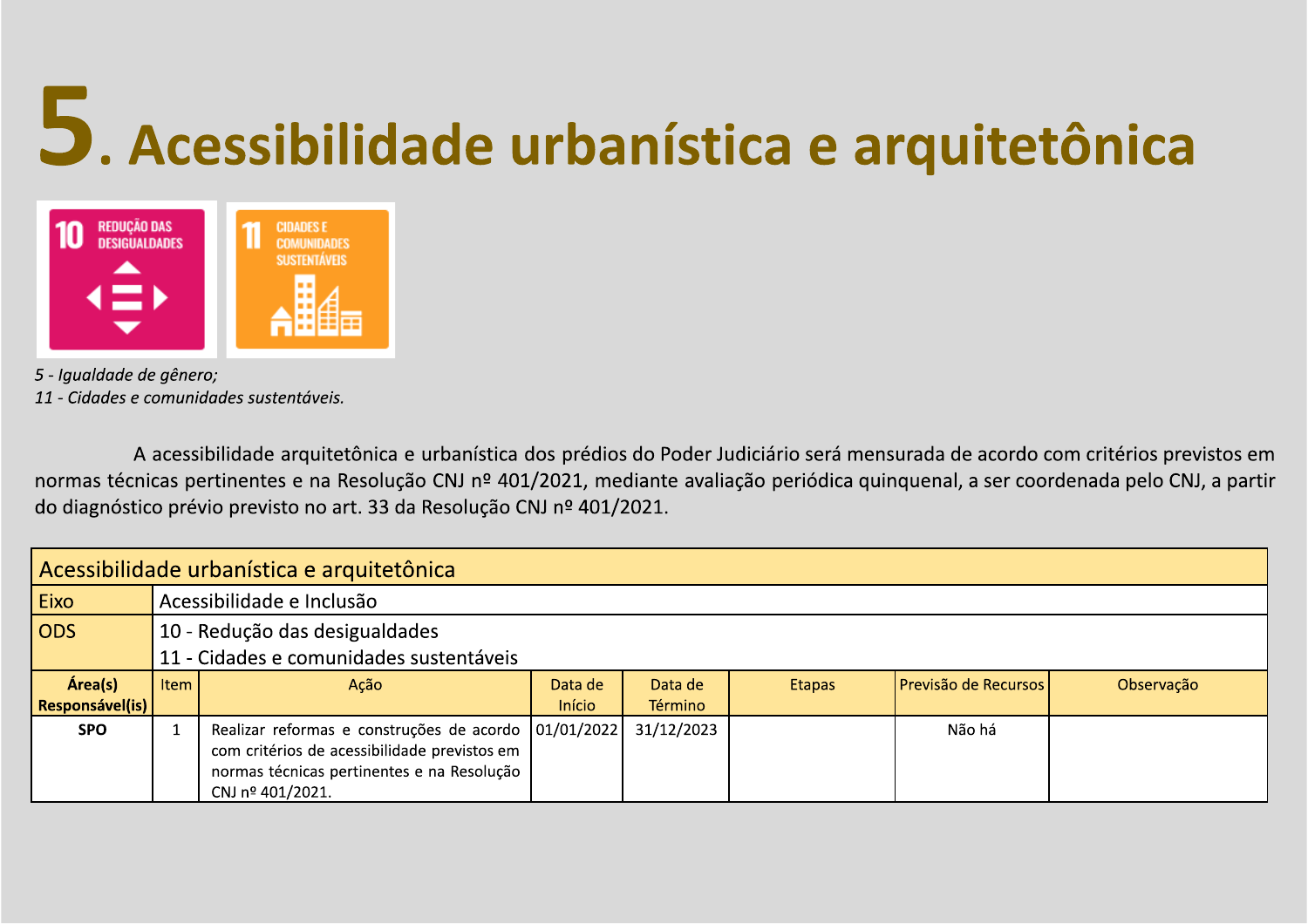### **Fontes**

CNJ. Modelo Modelo Plano de **PLS** de de Ações. Disponível  $\mathsf{e}$ em: https://www.cnj.jus.br/programas-e-acoes/gestao-socioambiental/modelos-previstos-na-resolucao-cnj-no-400-2021/ ONU BRASIL. ODS. Disponível em: https://brasil.un.org/pt-br/sdgs

TRT 4. PLS. Disponível em: https://www.trt4.jus.br/portais/media/142956/Revis%C3%A3o%20do%20PLS%20-%202018.pdf

TRT 12. PLANEJAMENTO ESTRATÉGICO. Disponível em: https://portal.trt12.jus.br/Planejamento Estrategico